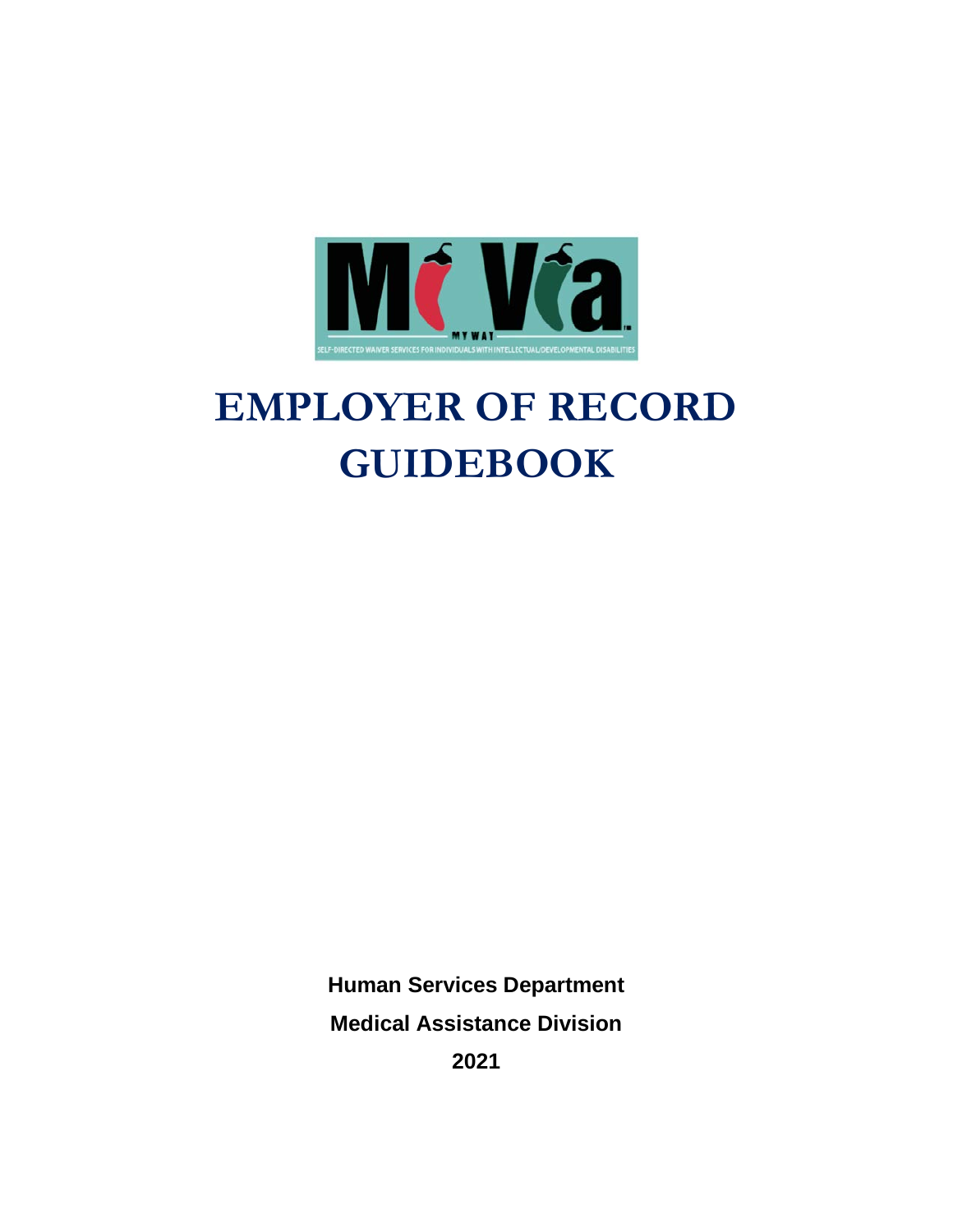# Table of Contents

| <b>B.</b>                                                          |  |
|--------------------------------------------------------------------|--|
|                                                                    |  |
|                                                                    |  |
|                                                                    |  |
|                                                                    |  |
|                                                                    |  |
| D.                                                                 |  |
| <b>Employee Pre-Service and Ongoing Training Requirements  16</b>  |  |
|                                                                    |  |
| Recognizing and Reporting Abuse, Neglect and Exploitation (ANE) 17 |  |
| Е.                                                                 |  |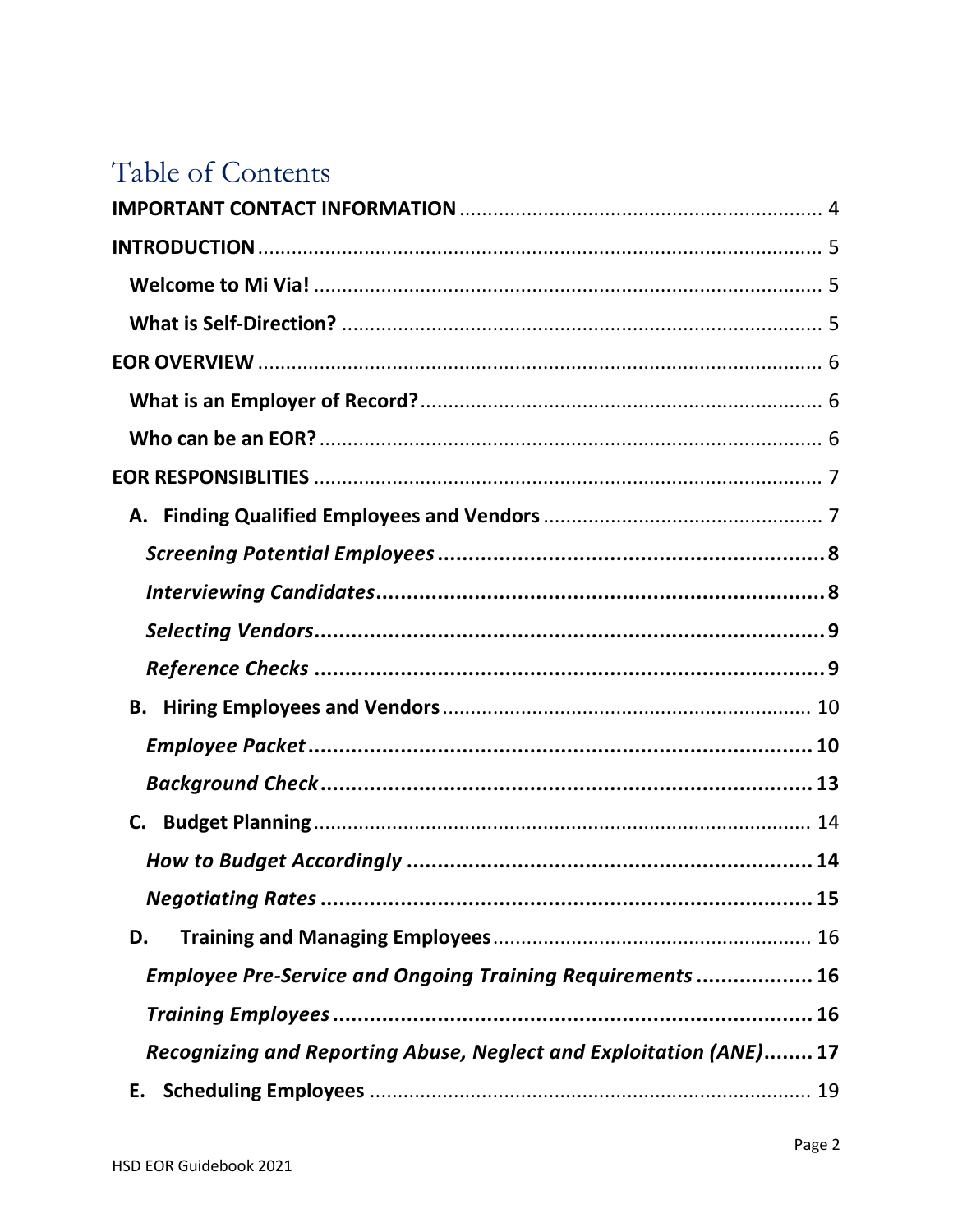| Incorrect and/or Incomplete Timesheets and PRFs  22 |  |
|-----------------------------------------------------|--|
|                                                     |  |
|                                                     |  |
|                                                     |  |
|                                                     |  |
|                                                     |  |
|                                                     |  |
|                                                     |  |
|                                                     |  |
|                                                     |  |
|                                                     |  |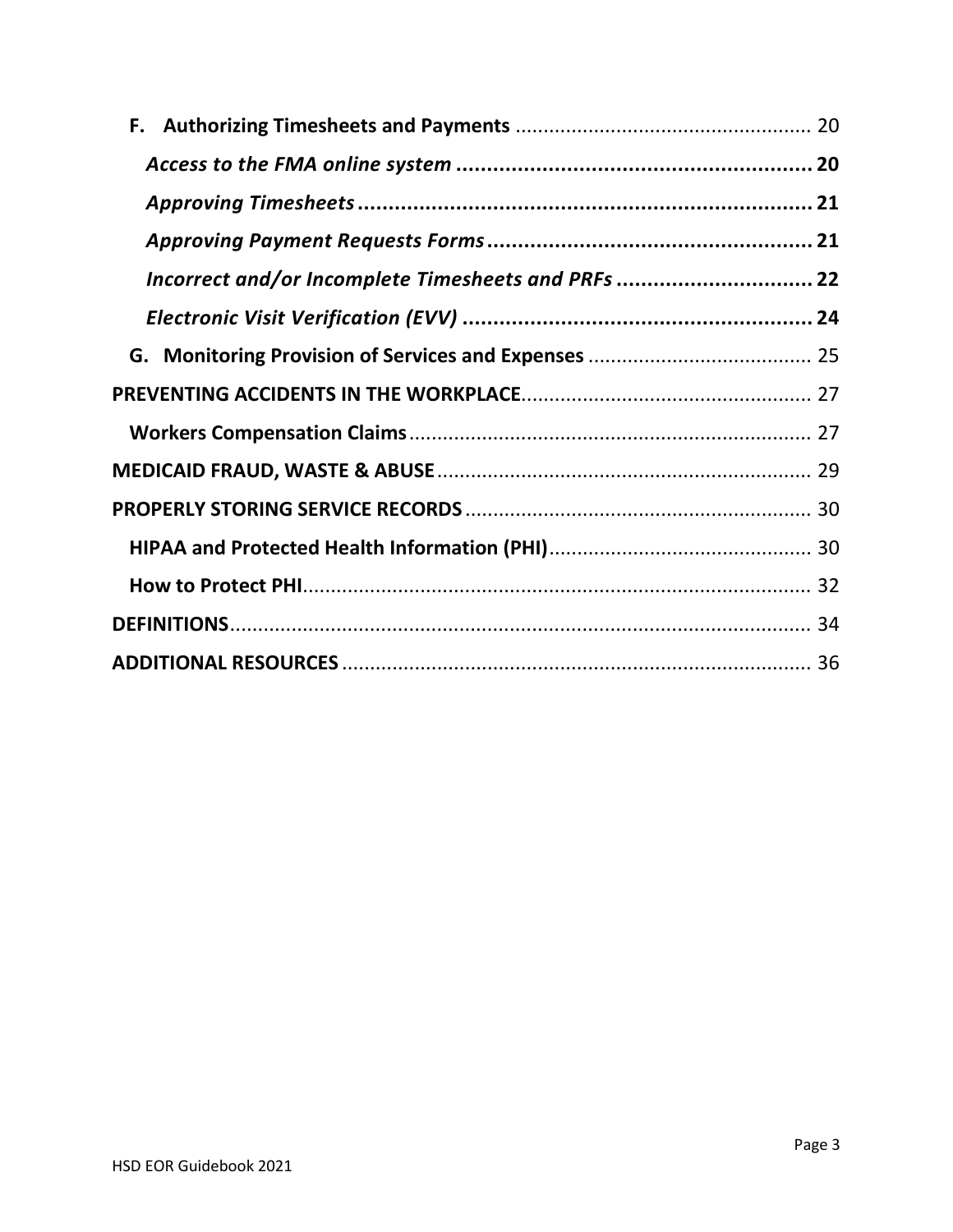# <span id="page-3-0"></span>**IMPORTANT CONTACT INFORMATION**

### **REPORT ABUSE, NEGLECT OR EXPLOITATION**

### **24-HOUR ABUSE, NEGLECT & EXPLOITATION REPORTING HOTLINE 1-800-445-6242**

### **NEW MEXICO CRISIS AND ACCESS LINE**

If you or a loved one is experiencing any kind of emotional crisis, mental health or substance use concern, you can find help 24 hours a day, seven days a week, by calling the New Mexico Crisis and Access Line or Peer to Peer Warmline.

> Toll Free 1-855-662-7474 <https://www.nmcrisisline.com/>

### **CONDUENT- MEDICAID FINANCIAL MANAGEMENT AGENCY (FMA)**

(State contractor that provides payment for the eligible participant's service providers and tracks participant's Mi Via expenses)

Toll Free 1-800-283-4465

\_\_\_\_\_\_\_\_\_\_\_\_\_\_\_\_\_\_\_\_\_\_\_\_\_\_\_\_\_\_\_\_\_\_\_\_\_\_\_\_\_\_\_\_\_\_\_\_\_\_\_\_\_\_\_\_\_\_

\_\_\_\_\_\_\_\_\_\_\_\_\_\_\_\_\_\_\_\_\_\_\_\_\_\_\_\_\_\_\_\_\_\_\_\_\_\_\_\_\_\_\_\_\_\_\_\_\_\_\_\_\_\_\_\_\_\_

\_\_\_\_\_\_\_\_\_\_\_\_\_\_\_\_\_\_\_\_\_\_\_\_\_\_\_\_\_\_\_\_\_\_\_\_\_\_\_\_\_\_\_\_\_\_\_\_\_\_\_\_\_\_\_\_\_\_

### **PARTICIPANT NAME & PHONE NUMBER:**

### **PARTICIPANT GUARDIAN NAME & PHONE NUMBER:**

### **CONSULTANT NAME & PHONE NUMBER:**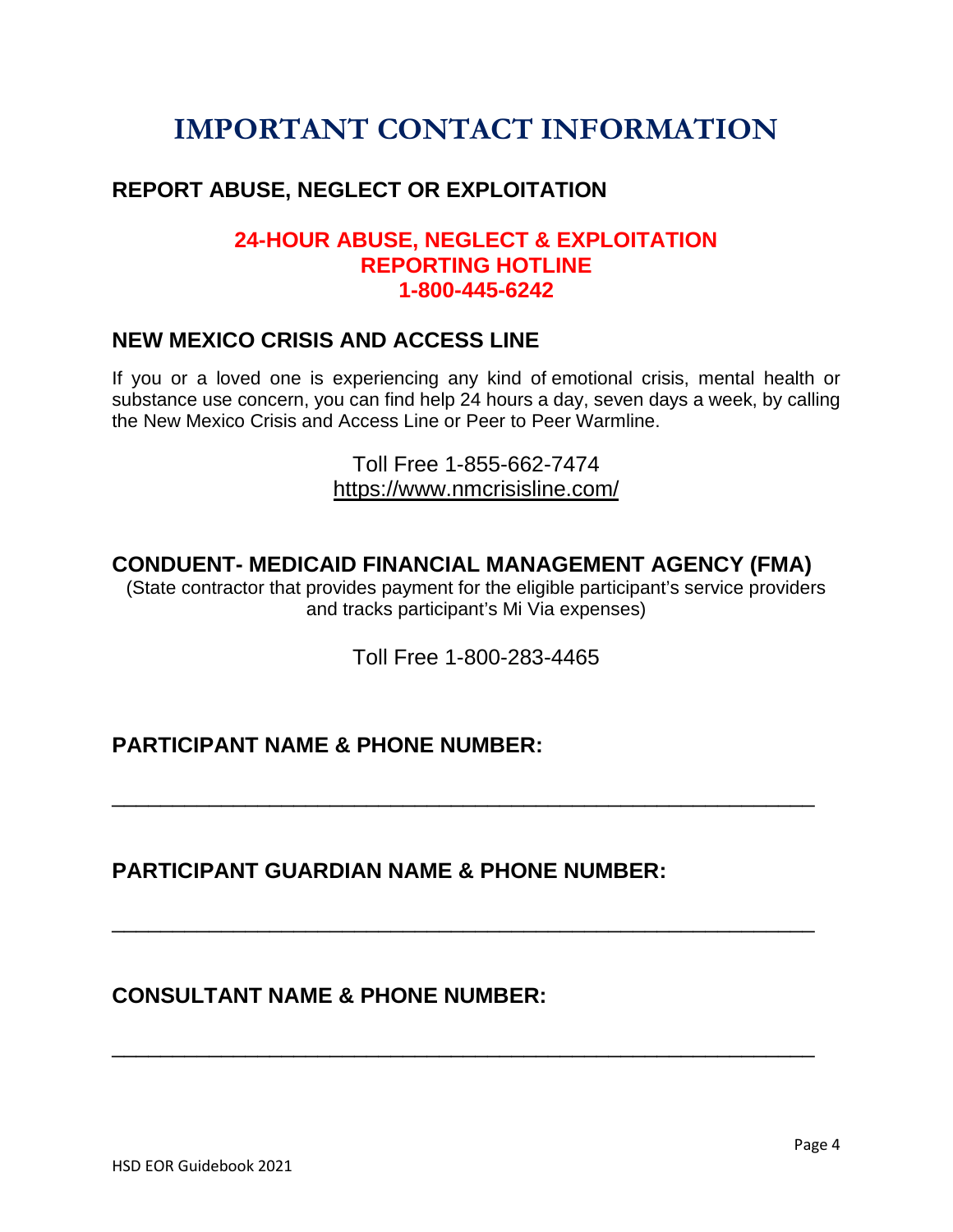# **INTRODUCTION**

### <span id="page-4-1"></span><span id="page-4-0"></span>**Welcome to Mi Via!**

You have been given this Guidebook because you are an Employer of Record (EOR) for a participant that is receiving Home and Community Based Services (HCBS) through a Medicaid self-directed waiver program called Mi Via.

#### <span id="page-4-2"></span>**What is Self-Direction?**

Self-direction means that the participant and their designated circle of support can:

- Identify / choose which services under the Mi Via waiver program they want to use
- Access services/supports
- Manage their services, supports and goods to meet the participant's individualized needs.

The eligible participant decides:

- When services, supports and goods will be provided;
- Where these services, supports and goods will be provided;
- How they will be provided;
- Who will provide these services; and,
- Who will assist them with the planning and managing of their services, supports and goods.



#### **RESOURCE: What is Self-Direction Fact Sheet**

<https://nmhealth.org/publication/view/help/5016/>

The EOR Guidebook should be used as a reference to answer questions you may have and will help you start your journey in becoming an Employer of Record. You will find guidance and resources to help you understand your responsibilities as an EOR.

If you have any additional questions outside of what the Guidebook offers, you may contact the participant's Consultant or the Financial Management Agency (FMA) for assistance.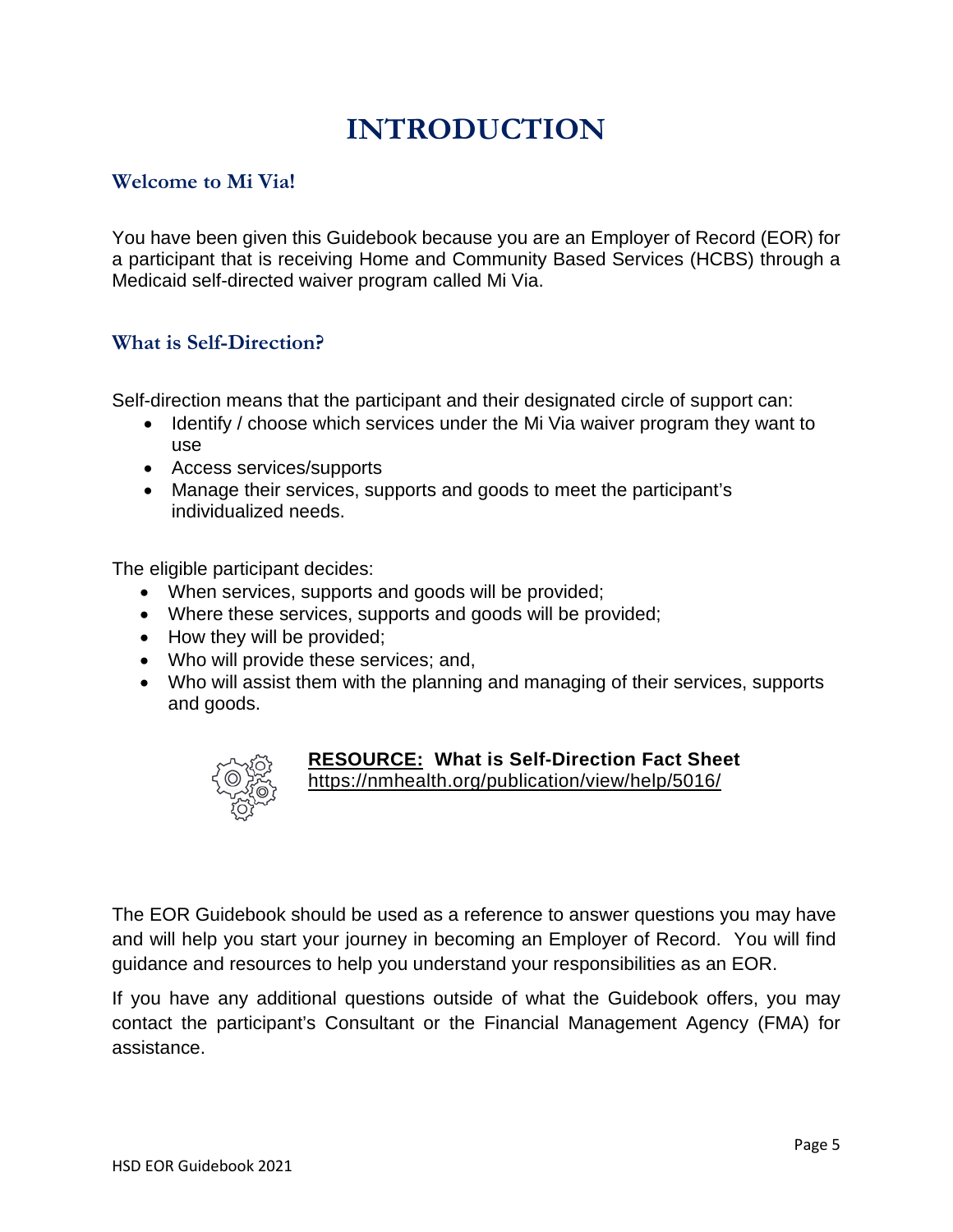# **EOR OVERVIEW**

#### <span id="page-5-1"></span><span id="page-5-0"></span>**What is an Employer of Record?**

An Employer of Record (EOR) is the individual responsible for directing the work of Mi Via employees and vendors for Mi Via participants. The EOR is not paid. An EOR is the common law employer of workers who provide waiver services.

The EOR is responsible for:

- A. Finding Qualified Employees
- B. Finding Qualified Vendors. A Vendor can be a DOH approved provider or another agency that provides the service that you are looking for.
- C. Hiring Employees
- D. Setting Employee Pay Rates
- E. Training Employees and Vendors in accordance with Mi Via Service Standards.
- F. Setting Employee Work Schedules
- G. Approving Employee Timesheets and Vendor Payments

Although the EOR is an unpaid role, the EOR plays an important role in ensuring that the Mi Via participant gets their services and goods.



# **RESOURCE: Review Mi Via Self-Directed Waiver "Know Your Rights Campaign"**

<https://nmhealth.org/about/ddsd/pgsv/sdw/#train>

#### <span id="page-5-2"></span>**Who can be an EOR?**

- A Mi Via participant may be his or her own EOR unless the eligible participant is a minor or has an authorized representative (i.e. guardian) over financial matters in place.
- If the participant is not their own EOR, the EOR must be a legal representative of the recipient
- The EOR should be someone who knows the participant, is aware of the participant's supports needs, and has an interest in ensuring that the participant gets their services and goods.

Persons interested in becoming an EOR must complete the Employer of Record packet to establish themselves as the EOR and to use the FMA for payroll and other employment related functions.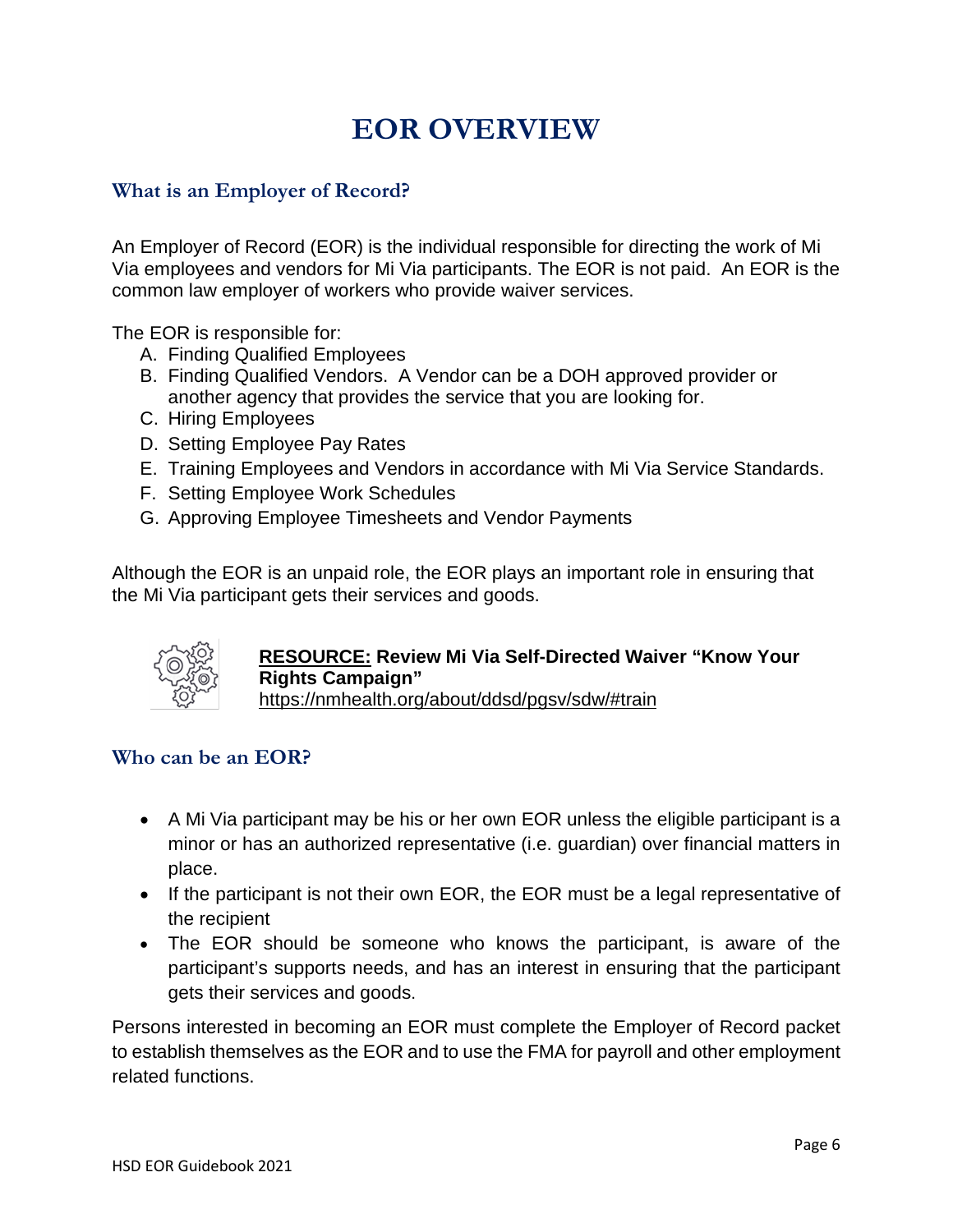# <span id="page-6-0"></span>**EOR RESPONSIBLITIES**

### <span id="page-6-1"></span>**A. Finding Qualified Employees and Vendors**

Finding the right employees and vendors takes time. Plan accordingly and consider the following:

- What tasks need to be performed to meet the participant's individualized needs?
- Once the task is determined, what knowledge or skills does an employee or vendor need in order to complete the identified tasks?
- Based on Mi Via's allowed rates, what rate of pay is the participant willing to pay for a specific service?
- What are the required minimum qualifications and training based on the Service Standards for Employees and Vendors.

Use all the resources available and consider whether the participant wants to hire friends, family members, or look for employees.



**Keep in mind that the cost of recruiting for service providers, such placing advertisements in a newspaper, is the sole responsibility of the EOR and/or participant and there is no reimbursement for costs associated with recruiting or training service vendors.**

Finding employees is the most important step in the hiring process. It is recommended that EORs consider the following steps before making final decisions to hire an employee:

- 1. Screen potential employees
- 2. Interview candidates
- 3. Check references

<span id="page-6-2"></span>

**TIP: Recruiting is an ongoing activity. As the EOR directs services, the EOR will need to recruit employees that will be regularly scheduled and employees that will be used for back up purposes.**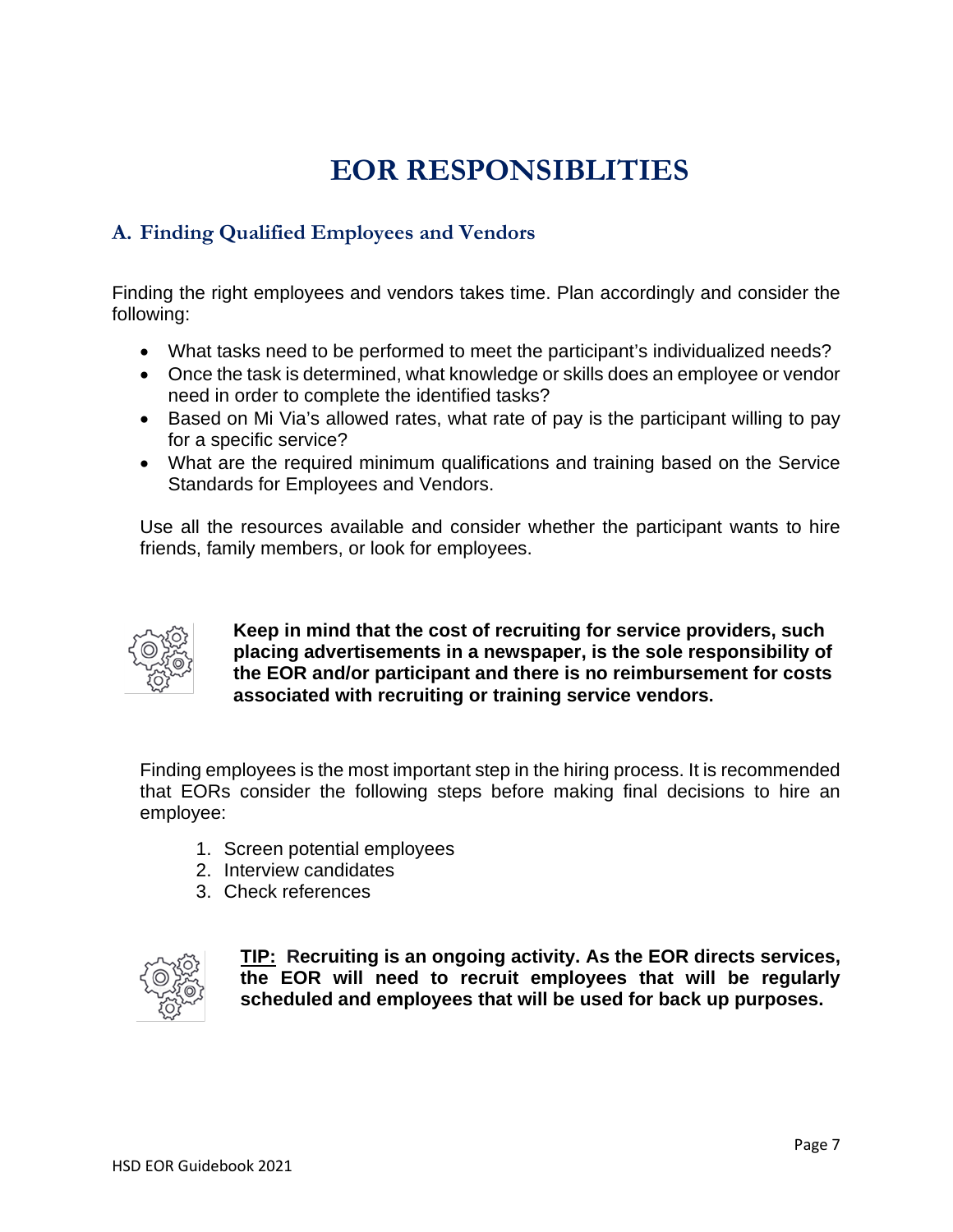#### *Screening Potential Employees*

Screening potential employees will assist the EOR in finding the right people to meet the needs of the participant. Please remember that not all applicants will meet the participant's needs and should be taken off the EOR's list of potential employees if they are not a good fit.

When screening potential employees, consider the following:

- Is the individual at least 18 years of age?
- What hours is the potential employee able to work?
- What days can the potential employee work?
- Does the potential employee have a valid driver's license?
- Does the potential employee have experience providing supportive care?
- Is the potential employee prepared to complete the required online training for the service they are being considered for? (Are any accommodations necessary?)



**RESOURCE: For a complete list of all requirements, visit** <https://nmhealth.org/about/ddsd/pgsv/sdw/#stand>

#### <span id="page-7-0"></span>*Interviewing Candidates*

Interviews are a common method of screening potential employees. Interviews are good way to determine if potential employees are qualified for, and a good fit to provide the services needed.

Conducting an interview allows the EOR the time to assess the potential employee's ability to work with the participant. This time can be used to give the potential employees a job description and discuss the duties required in providing the service. Prepare a few interview questions in advance to allow a better flow and to keep you on task. Here are few examples:

- Tell me about your experience working with individuals with disabilities?
- What are your strengths?
- What are your weaknesses?
- Why do you want this job?

Obtain the candidate's understanding of the set rate of pay and advise that a criminal background check and fingerprinting must be completed if an offer is made and accepted.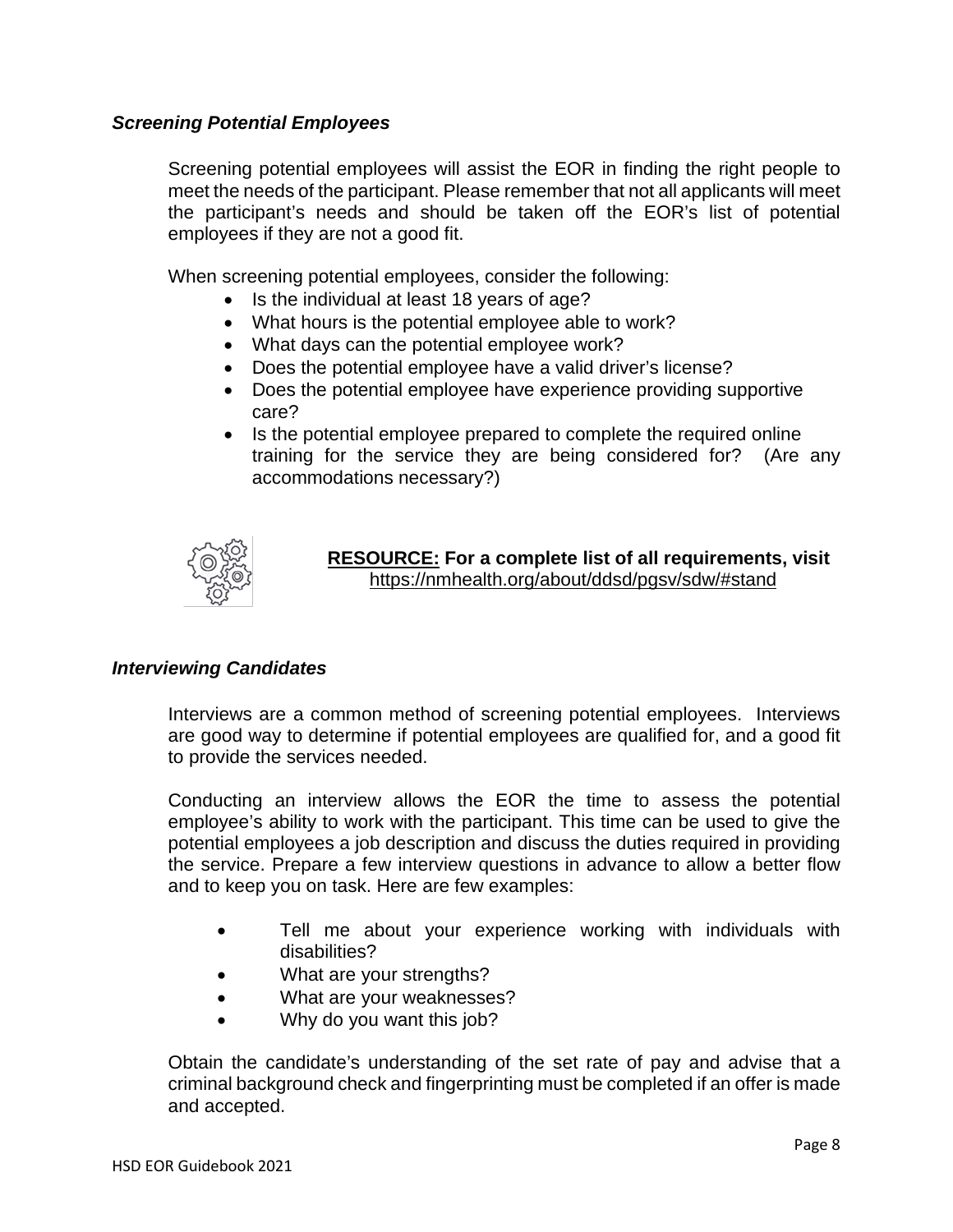#### <span id="page-8-0"></span>*Selecting Vendors*

Interviews are an encouraged method of screening potential service vendors. EORs are encouraged to interview multiple vendors for the service that they are seeking.

Some examples of interview questions are below:

- How long has your agency been providing services?
- What feedback do you receive from individuals/families/guardians and can you provide me with references whom I may contact?
- How will the agency support my needs and what is important to me?



#### **RESOURCE: Provider Selection Guide**

<https://www.nmhealth.org/about/ddsd/pgsv/prvsel/guide/>

#### <span id="page-8-1"></span>*Reference Checks*

If the EOR is unfamiliar with the work of a potential employee, the EOR may want to conduct a reference check. A reference check will provide the EOR with more information on the potential employee's work history and qualifications to perform iob duties. To save time and effort during the hiring process, consider completing reference checks only for potential employees that the EOR intends to make a job offer to. Ask for references during the interview process.

Here are a few questions the EOR may use when checking references:

- Can you verify the candidate's employment, job title, and responsibilities?
- How do you know the candidate?
- What makes the candidate a good fit for this job?
- If you had the opportunity, would you re-hire this candidate?

Avoid any interview questions or reference checks related to age, gender, religion, race, ethnicity, or sexual orientation. As an employer, the EOR must abide by federal and state labor laws which protect individuals from discrimination. Questions of these sort cannot be legally asked.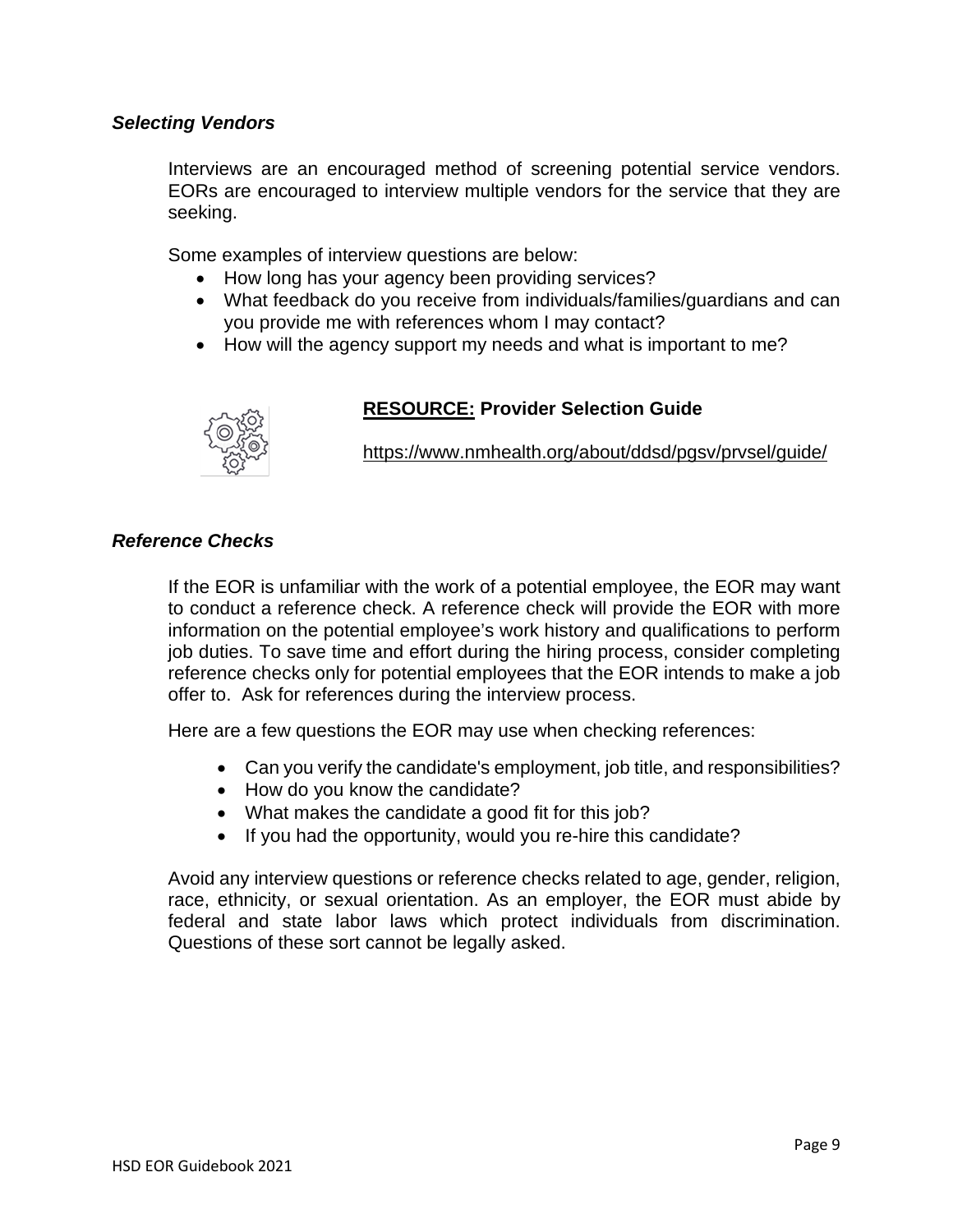# <span id="page-9-0"></span>**B. Hiring Employees and Vendors**

When the EOR is not the participant themselves, the EOR should consider how to best include the participant in the interview and final decisions. The participant's comfort level and choice must be considered when making final hiring decisions. A participant or EOR can chose to hire employees or vendors to provide services.

Once the potential employee has been chosen, the EOR will assist the potential employee with completing the paperwork that is required before the potential employee can start working for the participant. The following paperwork must be completed and submitted to the Financial Management Agency (FMA):

- $\sqrt{ }$  Pre-hire Packet
- Employee Enrollment packet
- $\checkmark$  Fingerprint cards

Once a potential vendor has been chosen, the EOR will assist the potential vendor with completing the paperwork that is required before a potential vendor can start working for the participant. A provider is referred to as a vendor. The following paperwork must be completed and submitted to the Financial Management Agency (FMA):

 $\checkmark$  Vendor Forms

These documents are available from the FMA or the Consultant or on the New Mexico Medicaid Portal website:

#### **[https://nmmedicaid.portal.conduent.com/static/ProviderInformation.htm#Se](https://nmmedicaid.portal.conduent.com/static/ProviderInformation.htm#Self-DirectionForms) [lf-DirectionForms](https://nmmedicaid.portal.conduent.com/static/ProviderInformation.htm#Self-DirectionForms)**

#### <span id="page-9-1"></span>*Employee Packet*

The Employee Packet is a set of documents that is reviewed by the FMA for all tax documents and is required to be completed by all employees that want to provide services to a participant.

What is included in the Employee Packet?

- i. Employee Information Form  $-$  This form will supply basic demographic information to the FMA to establish the employee's record in the FMA's database.
- ii. Employment Agreement This document establishes the details agreed upon with each individual employee you have hired.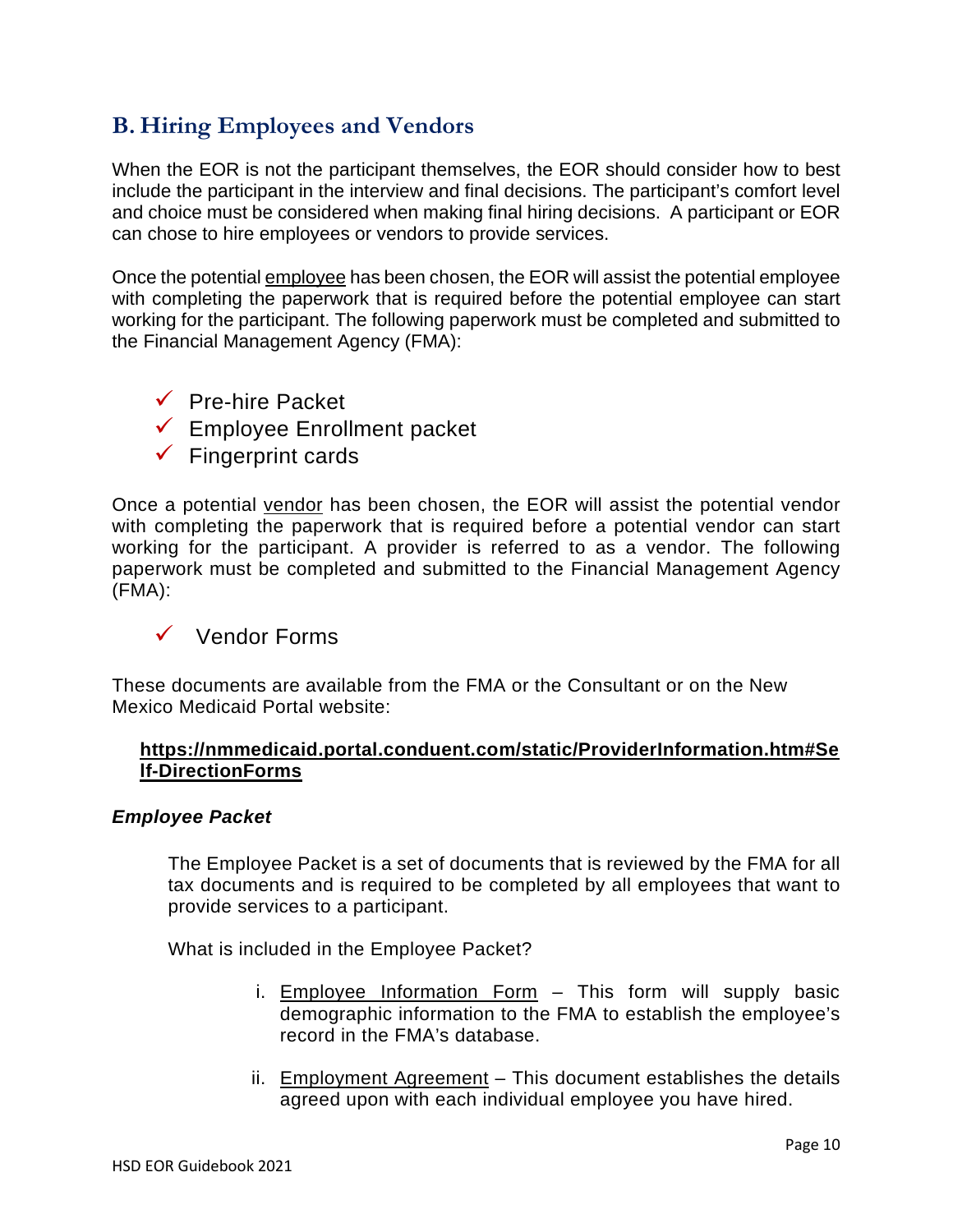- iii. Self-Directed Provider Attestation Form This form summarizes the Centers for Medicare and Medicaid Services (CMS) Settings Requirements for Home and Community Based Services (HCBS) Providers and your employee's certification of its compliance.
- iv. Declaration of Relationship Federal tax law contains exemptions from specific payroll tax withholdings based on certain familial relationships between you and the employee. Information provided on this form is used to properly apply the law.
- v. Federal W-4 Tax Withholding Form This form notifies the FMA of the number of exemptions your employee will claim for Federal tax withholding purposes.
- vi. New Mexico State Withholding Form This form notifies the FMA of the number of exemptions your employee will claim for State tax withholding purposes.
- vii. I-9 Employment Eligibility Verification Form Both the participant/EOR and employee are responsible for completing this form. The employee is responsible for completing section 1. The participant is responsible for completing the information in Section 2. Both the participant/EOR and employee must sign the form. This form does not need to be returned to the FMA.
- viii. Direct Deposit Authorization (Recommended) This form is completed if the employee prefers their checks to be deposited directly into their bank account.
- ix. Publication 797 Earned Income Credit (Optional) Publication 797 provides the employee with information regarding the IRS Earned Income Credit. If the employee has read the publication and would like to receive earned income credit through their paycheck, the employee can contact the IRS or go to the IRS website (www.irs.gov) to receive form W-5.



**TIP: One of the most common delays in employees and vendors starting work is incomplete paperwork. Ensure all required areas of the forms are completed prior to submitting the packet to the FMA. Keep a copy of the packet for your records and check with the FMA within 3-5 working days of submitting the packet to ensure they have received it.**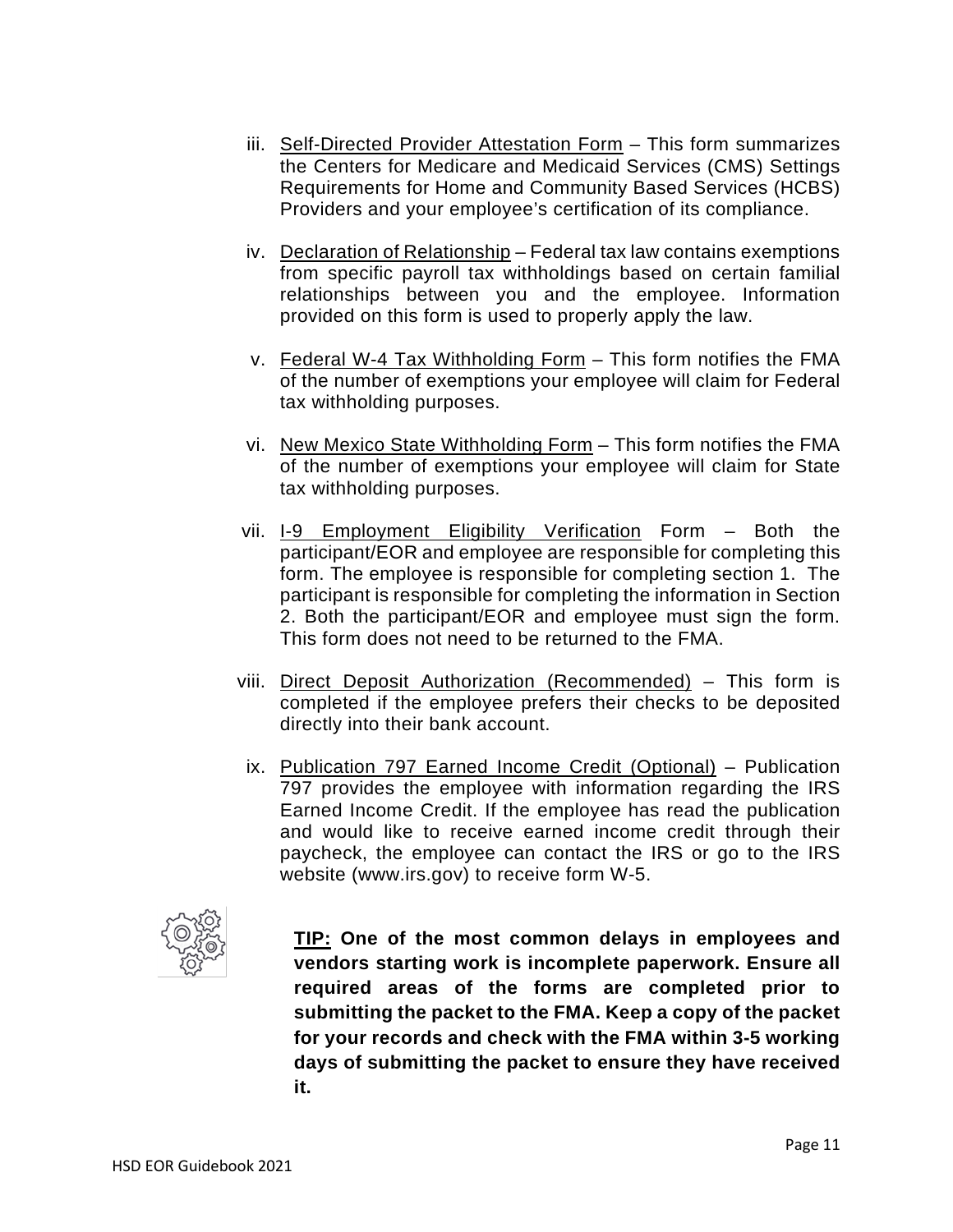The participant's consultant and the FMA can assist you by providing guidance on how to complete these forms.

Completed packets can be dropped off or mailed to the FMA at:

| Call Toll Free: 1-800-283-4465 | Fax: 1-866-302-6787                               |
|--------------------------------|---------------------------------------------------|
| <b>Email Address:</b>          | docprocessing@conduent.com                        |
| <b>Physical Address:</b>       | 1720-A Randolph Road SE<br>Albuquerque, NM 87106  |
| <b>Mailing Address:</b>        | Conduent<br>PO Box 27460<br>Albuquerque, NM 87125 |

# **CHECKPOINT: What and who is the Financial Management Agency?**

The **Financial Management Agency (FMA)** is the state contractor that provides payment and completes payroll for the eligible participant's service providers and tracks participant's Mi Via expenses. The FMA is responsible for:

- Background Checks
- EOR enrollment
- Employee enrollment
- Processes employee payments
- Processes Vendor Payment
- Tracking Expenses
- Processing of tax related documents such as the W-2 and 1099.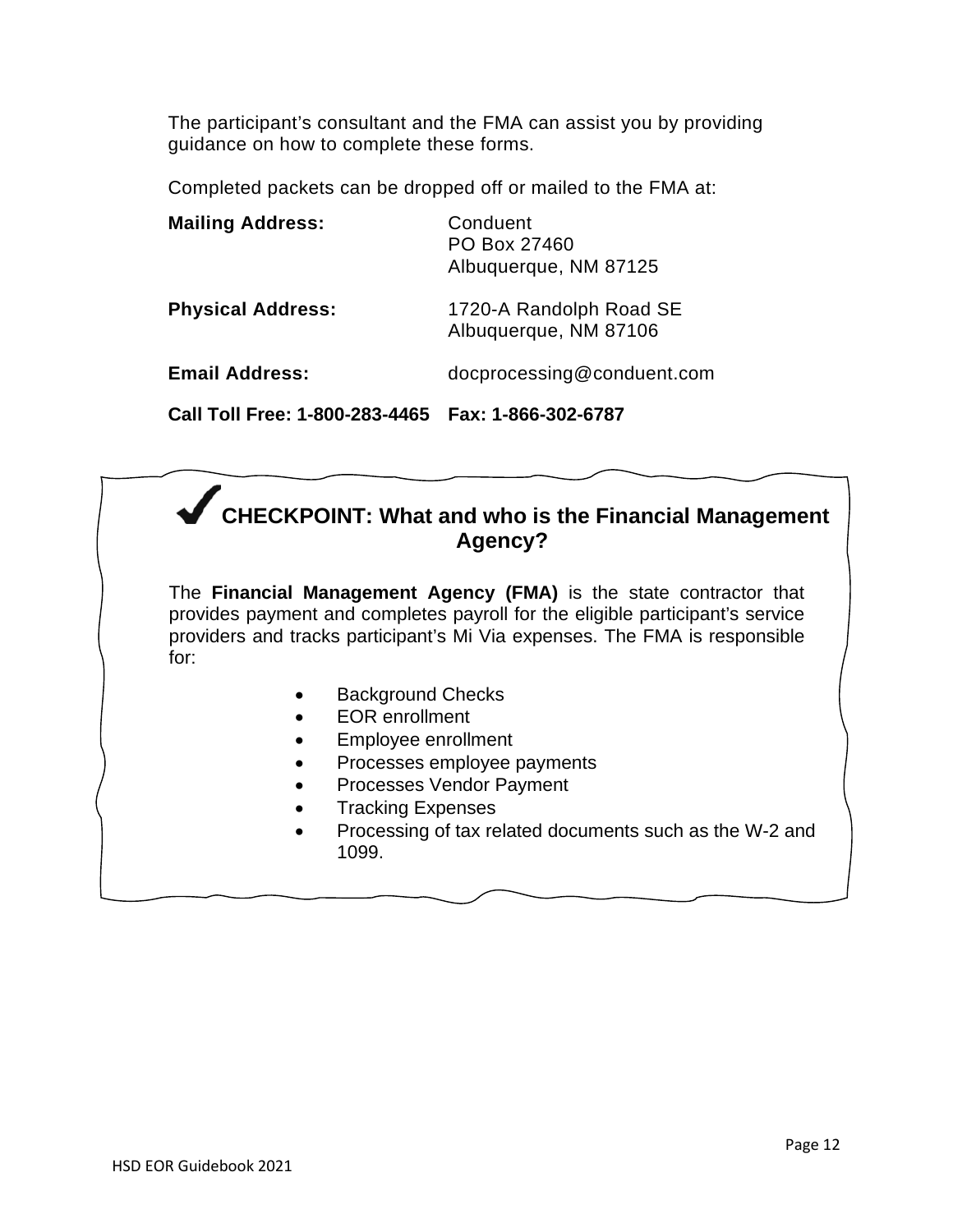#### <span id="page-12-0"></span>*Background Check*

Before providing services, potential employees must complete a fingerprintbased background check and pass the New Mexico Consolidated On-line Registry **(NMCOR)** screening.

#### *NMCOR Screening*

NMCOR is the State's current list of individuals who have substantiated (proven)

- Abuse;
- Neglect; and,
- Exploitation cases involving a recipient of care or services from a provider.

This screening is completed by the FMA usually within 24 hours from receipt of the employee packet.



**An employee may not begin working prior to the date he or she passes the NMCOR screenings and will not be paid for any services prior to this date.**

#### *Fingerprints*

Potential employees must be fingerprinted and pass a criminal history background check. Below are automatic **DISQUALIFYING CONVICTIONS**.

- homicide;
- trafficking, or trafficking in controlled substances;
- kidnapping, false imprisonment, aggravated assault or aggravated battery;
- rape, criminal sexual penetration, criminal sexual contact, incest, indecent

exposure, or other related felony sexual offenses;

- crimes involving adult abuse, neglect or financial exploitation;
- crimes involving child abuse or neglect;
- crimes involving robbery, larceny, extortion, burglary, fraud. forgery,
- embezzlement, credit card fraud, or receiving stolen property; or
- an attempt, solicitation, or conspiracy involving any of the felonies in this previously listed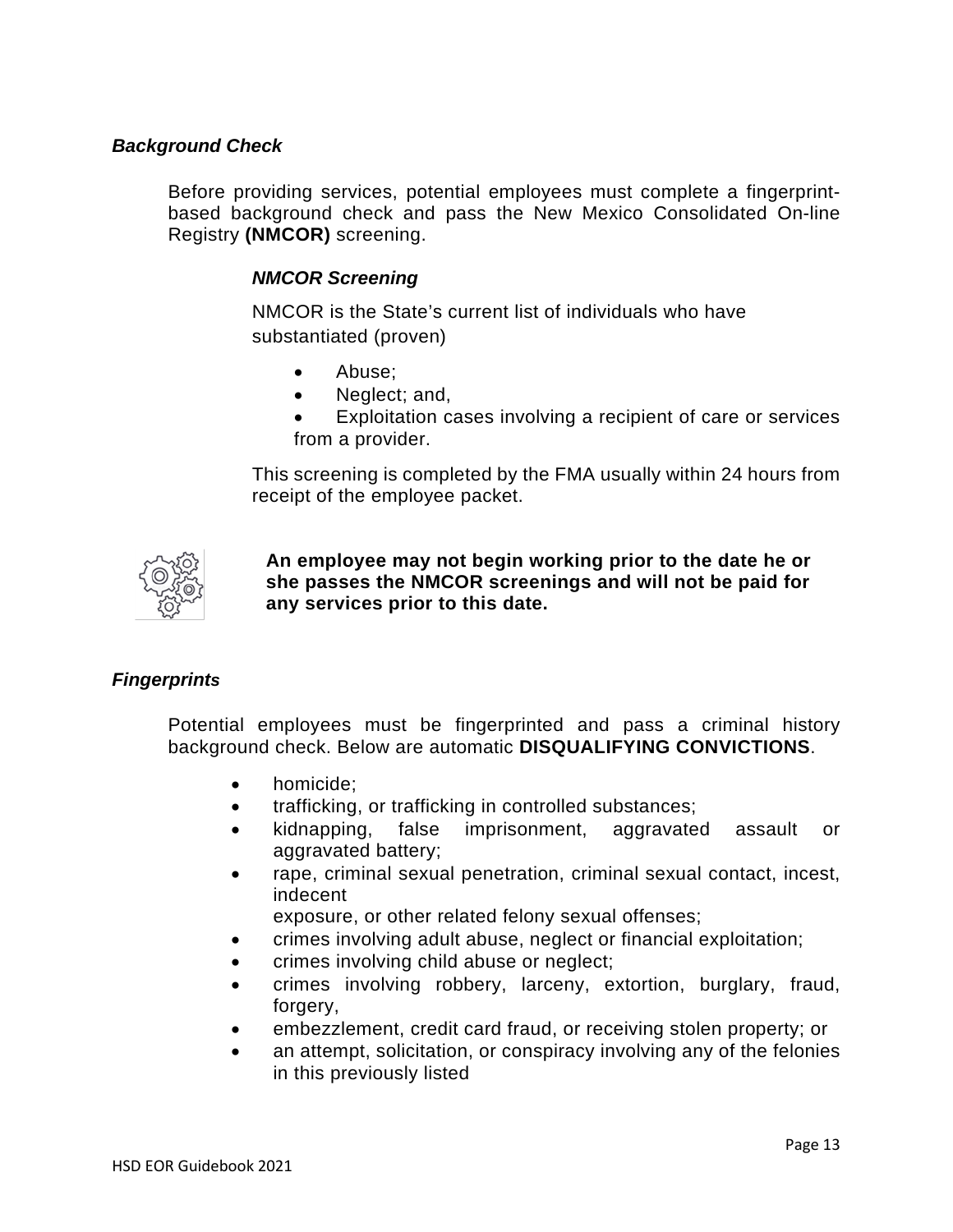The EOR will receive notification through email or phone from the FMA regarding the potential employee's background check. If the employee is:

**CLEARED**; the potential employee may begin or continue working

**OR**

**X DISQUALIFIED**; the employee must immediately stop providing services effective the date the FMA receives notification. The FMA will notify the EOR and will unlink the employee from the budget.



**TIP: If you live in a rural area, please contact the participant's consultant for fingerprinting alternatives.**

# <span id="page-13-0"></span>**C. Budget Planning**

Based on the participant's identified needs, the EOR will work with the participant and their Consultant to keep the budget within the participant's approved Individual Budgetary Allotment (IBA). The IBA is the maximum budget amount established in the waiver for participant services and goods. One of these decisions is establishing pay rates to employees and vendors for services approved in the Mi Via budget.

When establishing pay rates for employees, it's helpful to:

- 1. Budget accordingly, and
- 2. Negotiate rates.

#### <span id="page-13-1"></span>*How to Budget Accordingly*

Based on the participant's identified needs, the EOR will work with the participant and their Consultant to:

- 1. Keep rates within the Range of Rates, and
- 2. Keep the budget within the participant's approved Individual Budgetary Allotment (IBA). The IBA is the amount they are eligible for under the waiver program.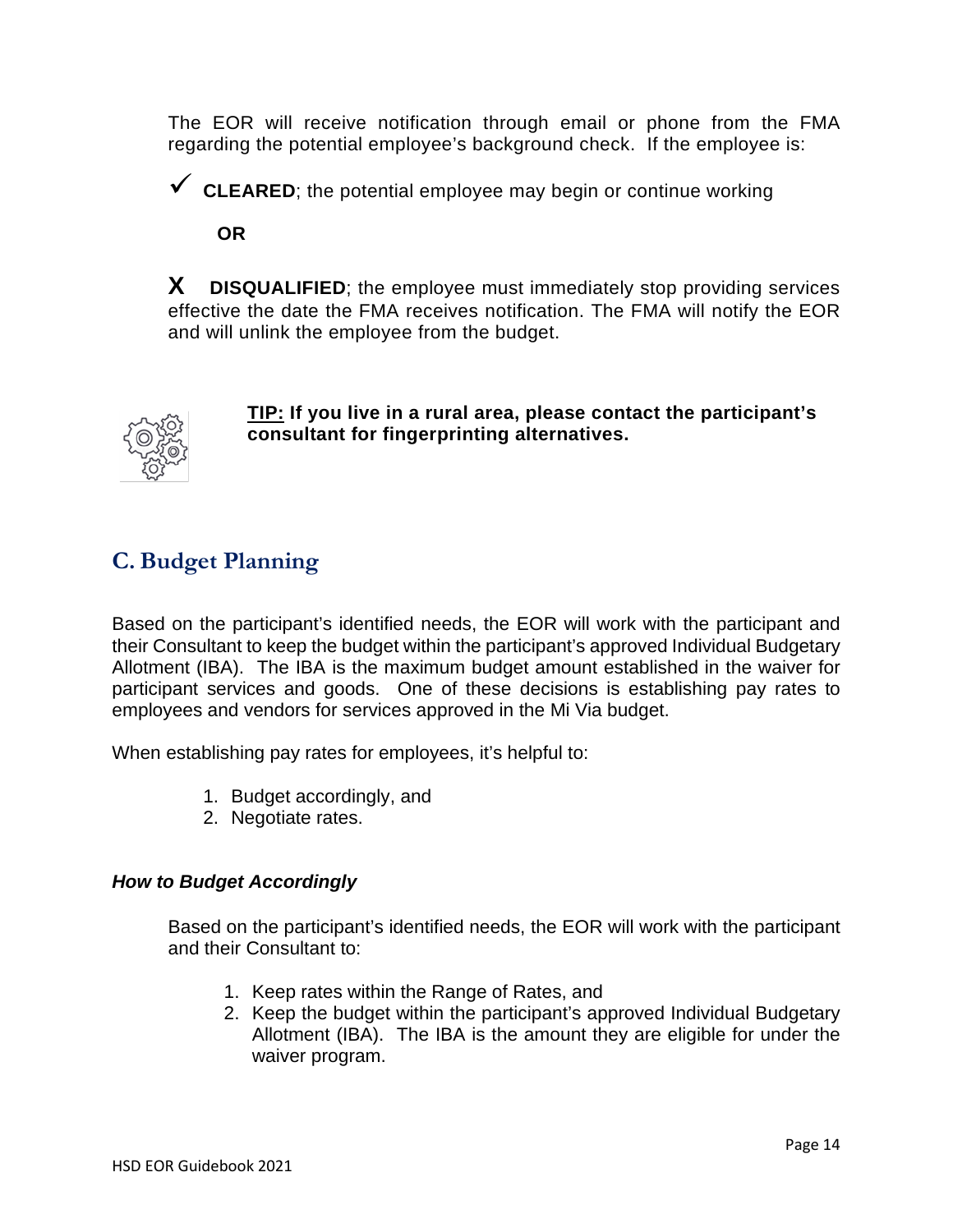The participant's Consultant will assist in calculating total amounts for each service based on the participant's needs and the following:

- **Frequency**
- Duration
- Type of provider
- Cost
- Tax burden



.

**REMINDER: Always consult the approved Range of Rates grid/table to ensure the rate of pay falls within the approved range.**

#### <span id="page-14-0"></span>*Negotiating Rates*

The EOR has the authority to negotiate rates on the behalf of the participant. The EOR can:

- Accept pay rates within the range of rates
- Decline pay rates
- Propose pay rates within the range of rates
- Negotiate pay rates for services and supports based on what the approved IBA allows and within the range of rates.

Good negotiating skills include:

- Knowing what the eligible participant's budget allows
- Understanding how hard or easy is to obtain providers for a service
- Obtaining and comparing quotes
- Taking your time to make an informed decision

When negotiating rates, arriving at a mutual agreement with the employee allows the participant to access quality services, goods and supports that are consistent with the eligible participant's identified needs. The EOR and participant are the only ones who can determine the rates.



#### **RESOURCE: Mi Via Range of Rates and Service Codes <https://nmhealth.org/publication/view/policy/3383/>**

The employee can set up direct deposit and receive payment directly through their designated bank account.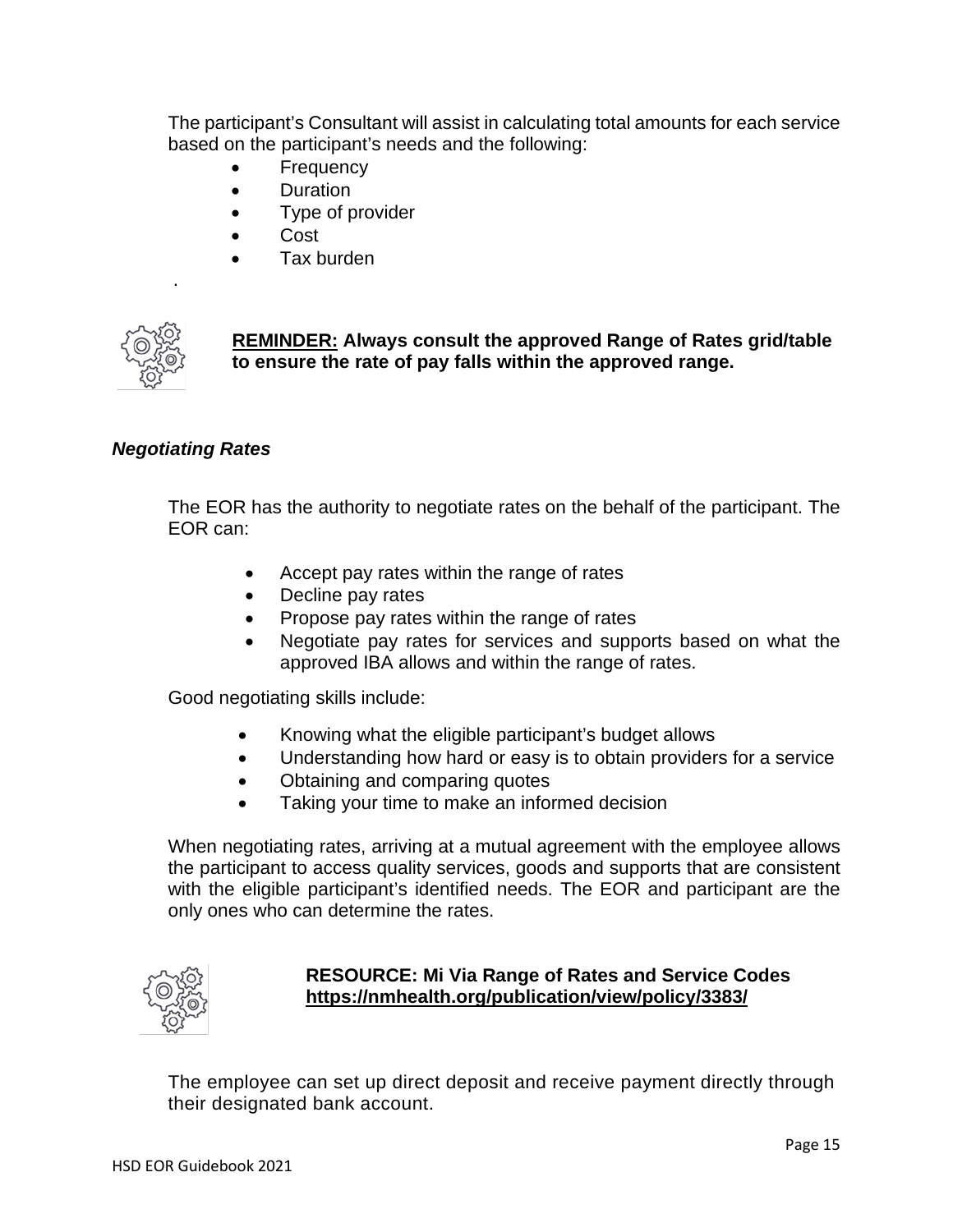# <span id="page-15-0"></span>**D.Training and Managing Employees**

Once the employee has completed each stage of the hiring process and everything is in place, the participant's employee can start working. The EOR will:

- Train employees;
- Recognize and Report Abuse, Neglect, & Exploitation;
- Prevent accidents in the workplace;
- Process Workers Compensation Claims; and
- Schedule Employees

#### <span id="page-15-1"></span>*Employee Pre-Service and Ongoing Training Requirements*

The EOR works with the Consultant to enter themselves and employees in the DDSD training database. The database provides access to the online trainings, creates a transcript for employees and provides for the ability for EOR to track completion.

#### **http://www.cdd.unm.edu/other-disability-programs/disability-healthpolicy/index.html**

#### <span id="page-15-2"></span>*Training Employees*

The EOR will work with the participant and the employee to ensure that the employee is providing services in the way that supports the participant's preferences and choices.

While training employees on required elements not provided through DDSD training database, the EOR:

 $\blacktriangledown$  Provides detailed directions in a manner that can be easily understood;

 $\blacktriangleright$  Explains the types of tasks that need to be performed;

Uses helpful tools like a checklist and provides a copy to the employee;

- Makes sure the employees understand the tasks by asking them to demonstrate the task. If the task is not completed correctly, take a moment to provide clarification;
- Always sets clear expectations during initial and ongoing training. The EOR should not ask employees to do work outside of the approved SSP or outside the qualifications of the employee;
- **Trains the employee to call 911** in case of an emergency and provides instructions on what they should do while help arrives;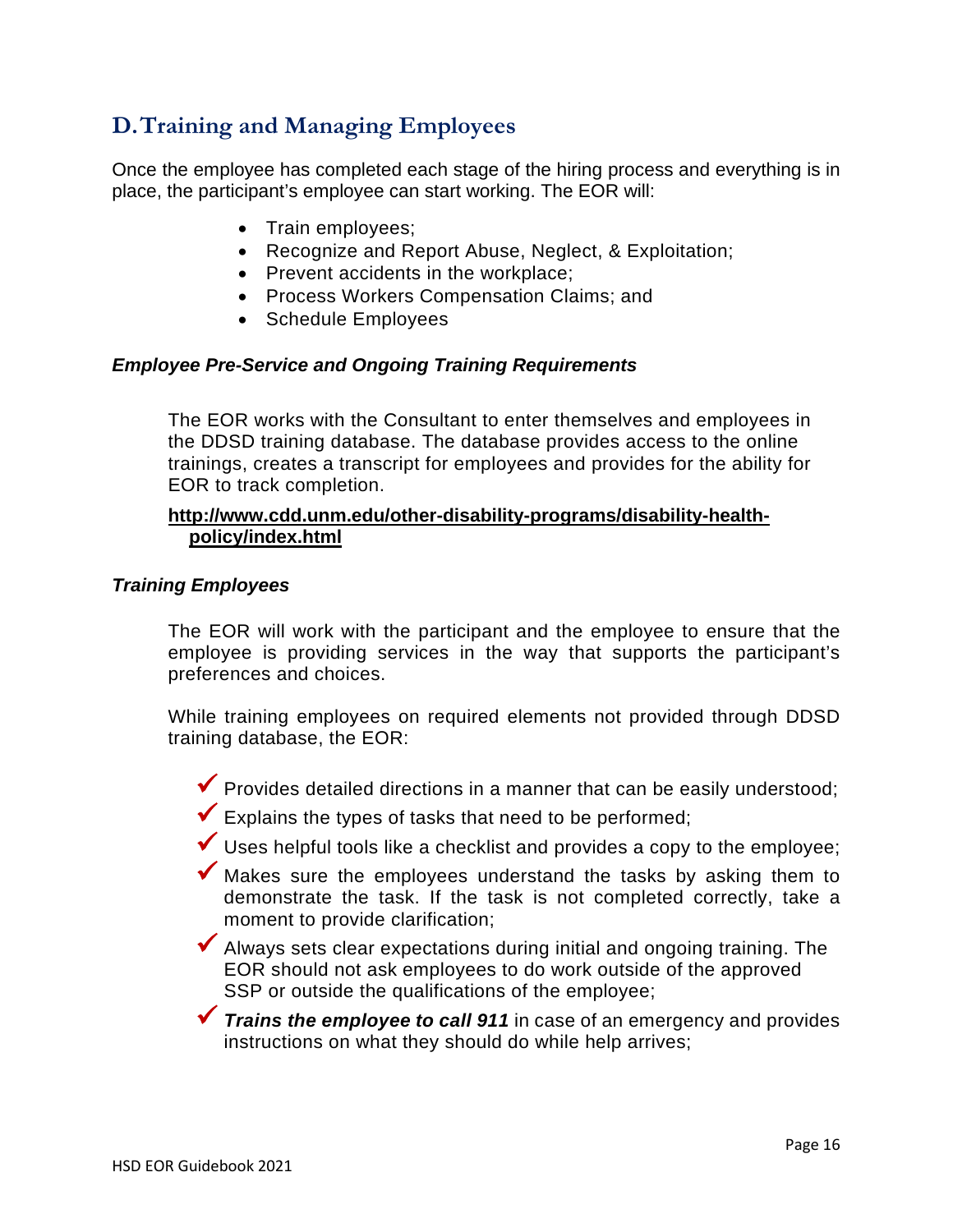Let's employee know of any health and safety concerns in the event of emergency. This is best reinforced by keeping a list of:

- Medical conditions
- Allergies
- Emergency contacts, such as doctors, specialist, and preferred hospital

Keep the list updated and readily available.



**Training will occur when an employee is first hired as well as ongoing. Ongoing training will assist with setting and maintaining a routine as well as introducing changes to daily tasks. Trainings will be provided through the Department of Health and EOR or Provider Agency.**

#### <span id="page-16-0"></span>*Recognizing and Reporting Abuse, Neglect and Exploitation (ANE)*

Abuse, neglect and exploitation training is required for all EOR's, employees and vendors.

> **ABUSE** is defined as knowingly, intentionally, and without justifiable cause inflicting physical pain, injury or mental anguish. This includes verbal, physical, sexual abuse, etc.

> **NEGLECT** is defined as the failure of the caretaker to provide basic needs of a person, such as clothing, food, shelter, supervision, and care for the physical and mental health of that person. Neglect causes or is likely to cause harm to a person.

> **EXPLOITATION** is defined as an unjust or improper use of a person's money or property for another person's profit or advantage, financial, or otherwise.

If the EOR suspects that abuse, neglect or exploitation is occurring, the EOR must ensure that the eligible participant is safe and out of harm's way. Then, the EOR must immediately report the incident.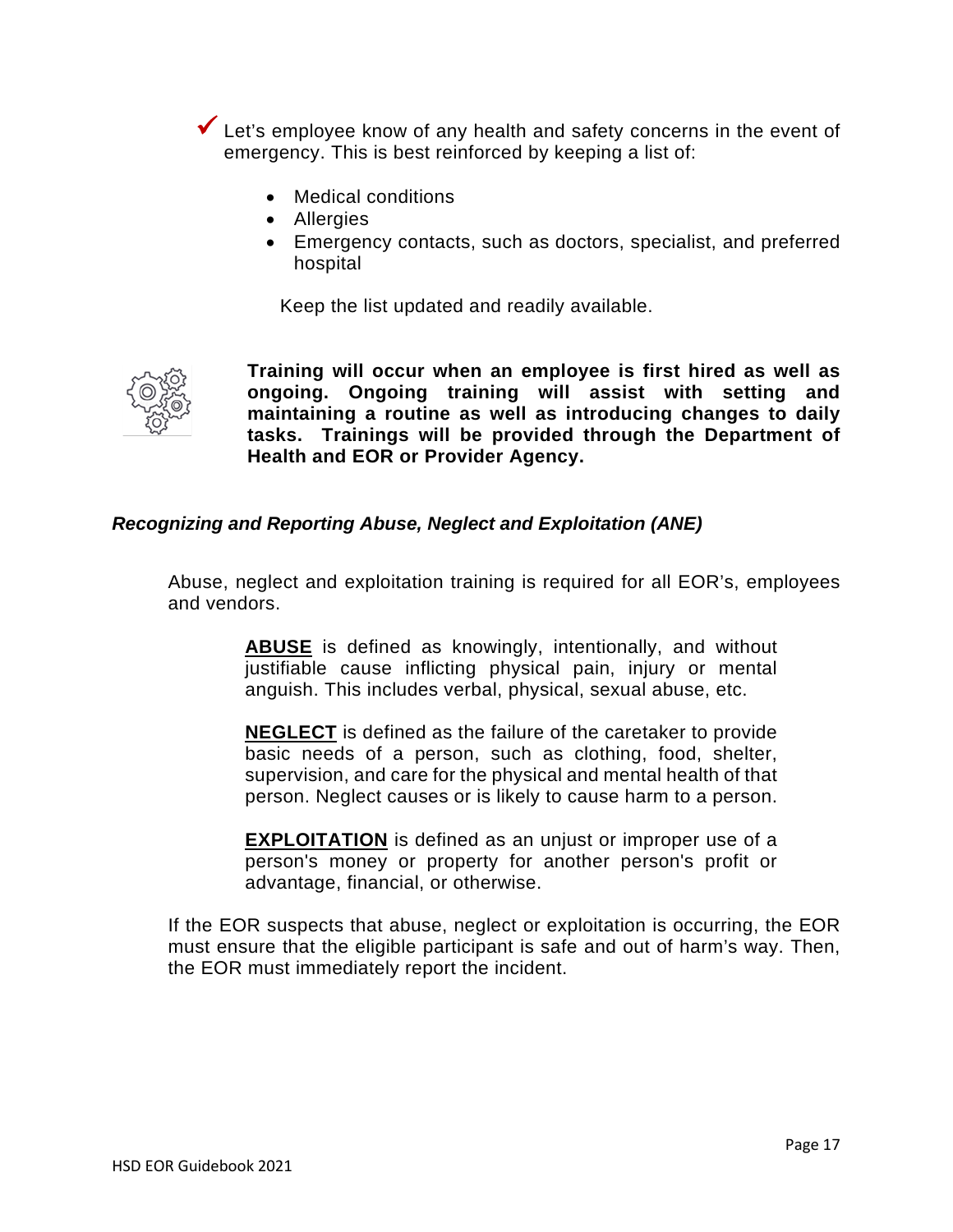#### **Keep the eligible participant safe prior to reporting:**

- Seek medical attention when the eligible participant has injuries or other medical needs;
- Contact law enforcement if you have reason to believe a crime was committed;
- Obtain/provide first aid;
- Protect the eligible participant from hazards in their environment and
- Make sure that accused individuals do not have contact with the eligible participant.

As soon as the EOR has ensured that immediate safety needs are addressed, the EOR is required by NM Administrative Code NMAC 7.1.14 to call the ANE Hotline.

# **24-HOUR ANE REPORTING HOTLINE 1-800-445-6242**

#### **OTHER REPORTABLE INCIDENTS:**

The EOR is also responsible to report beyond abuse, neglect and exploitation:

- o **DEATH:** All participant deaths, whether expected or not must be reported.
- o **SUSPICIOUS INJURIES:** Unexplained serious injuries or multiple bruises, cuts, abrasions.
- o **ENVIRONMENTAL HAZARD:** A condition in the physical environment which creates an immediate threat to the participant's health and safety.



**When in doubt, report. You may remain anonymous if you choose.**



#### **RESOURCE: Abuse, Neglect and Exploitation Online Training**

[http://www.cdd.unm.edu/other-disability-programs/disability](http://www.cdd.unm.edu/other-disability-programs/disability-health-policy/ddsd-courses/index.html)[health-policy/ddsd-courses/index.html](http://www.cdd.unm.edu/other-disability-programs/disability-health-policy/ddsd-courses/index.html)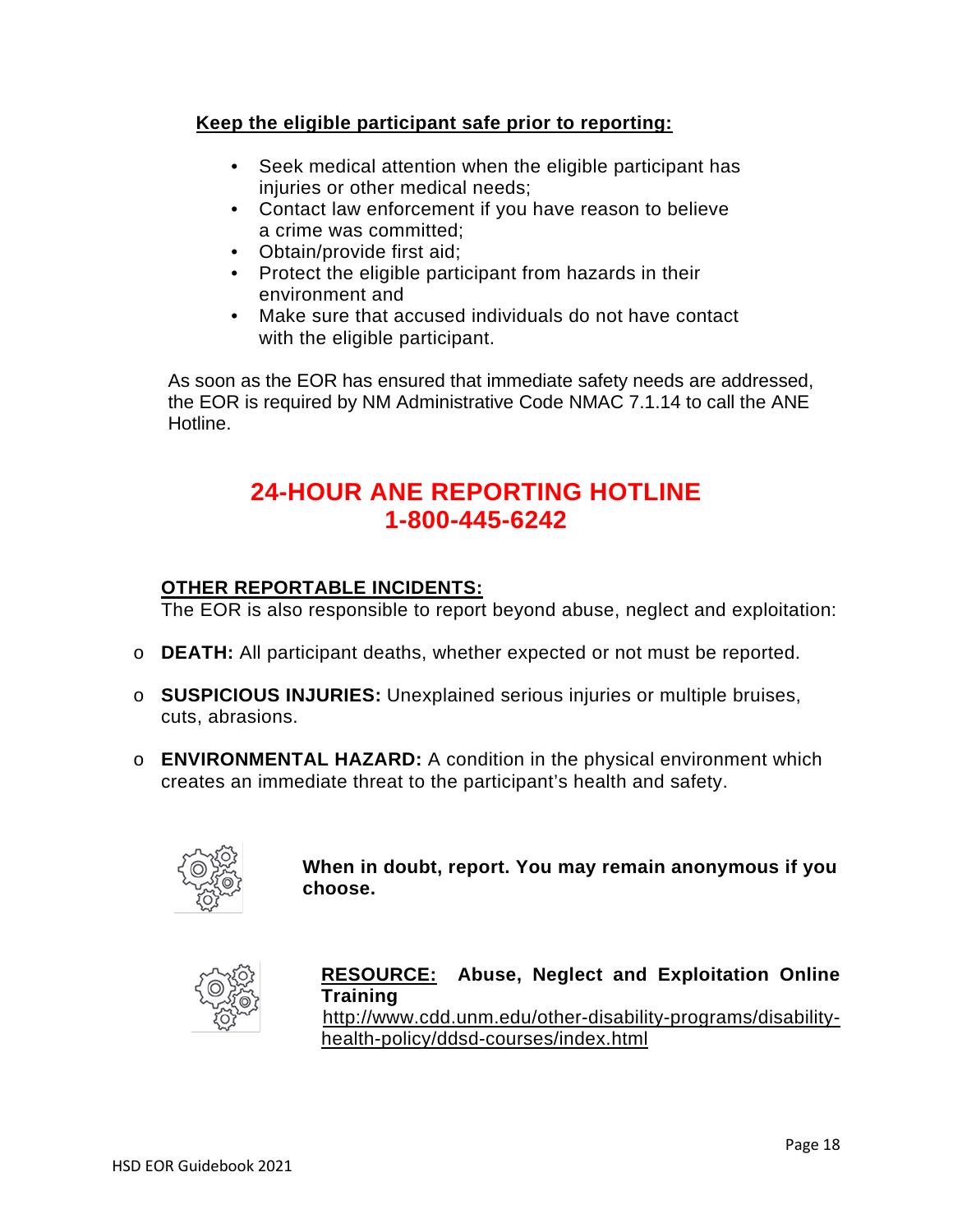

**RESOURCE: Abuse, Neglect and Exploitation Online Reporting System** <https://ane.health.state.nm.us/welcome.aspx>



**RESOURCE: Abuse, Neglect and Exploitation Reporting Form** <https://ane.health.state.nm.us/docs/2020ANEFORM.pdf>

# <span id="page-18-0"></span>**E. Scheduling Employees**

The EOR will establish a mutually agreeable schedule with employees. Please keep in mind that the EOR's main concern is to access the services that the eligible participant needs in order to be healthy and safe.

When scheduling employees, setting expectations of open communication will prevent employees from calling in late or not showing up to work at all. This will allow the EOR to find the gaps and fill them in with another employee.

Employees should call the EOR in the event of:

- Illness:
- Emergencies; and
- Any other instance that prevents them from coming to work or arriving on time

#### *Creating a Backup Plan for Planned and Unplanned Events*

A backup plan is an alternate plan to cover unforeseen circumstances as well as planned events when the employee cannot work their regular schedule for:

- Unforeseen events can be illness or emergencies.
- Planned events can be holidays, planned vacations.

The backup plan should include:

- $\checkmark$  Paid and unpaid supports that will be available to provide services when regular scheduled employees cannot work
- $\overline{\phantom{a}}$  A list of family members, neighbors, friends, or any other paid provider

The list should include:

- o The name of the individual;
- o Contact number;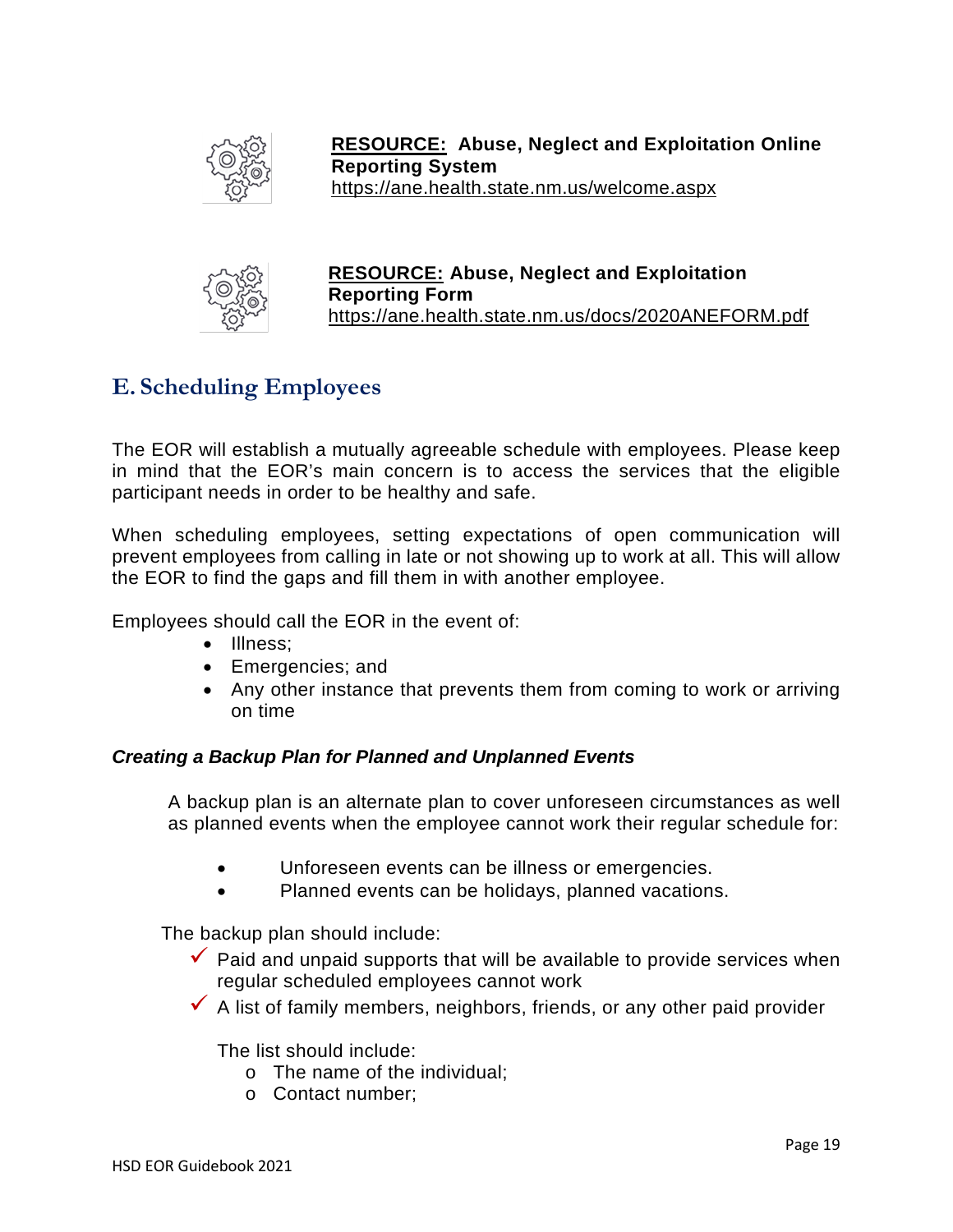- o The service for which they will be utilized; and
- o Dates/times they are available to assist.

The Consultant will work with the participant and EOR on a backup plan.

### <span id="page-19-0"></span>**F. Authorizing Timesheets and Payments**

The EOR also has responsibility to manage employees and service records. This includes approving timesheets, signing payment request forms (PRFs), safeguarding protected health information, tracking expenses, keeping employee and vendor files, etc. Communicating with the FMA and correcting issues in a timely manner will ensure employees and vendors are paid correctly and on time.



#### **TIP: A successul EOR is an organized EOR.**

Stay organized:

- $\checkmark$  Keep a calendar with important due dates and deadlines such as when timesheets must be entered and approved, when vendor Payment Request Forms (PRFs) are due and must be approved
- $\checkmark$  Establishing a filing system for PRFs and invoices
- $\checkmark$  Keep a journal with notes related to EOR duties

#### <span id="page-19-1"></span>*Access to the FMA online system*

Prior to entering and approving timesheets online, the EOR must have access to the FMA online system. To get access:

- 1. Send a request to the FMA for access to the FMA online system
- 2. Create a username and password
- 3. Complete the FMA online system training

The EOR will need to go through the "Charge Entry and Charge Review" training. There will be a quiz at the end that needs to be completed before the EOR is granted access to FMA online system.

After completing the required training and quiz, all FMA online system menu options for employers will become available.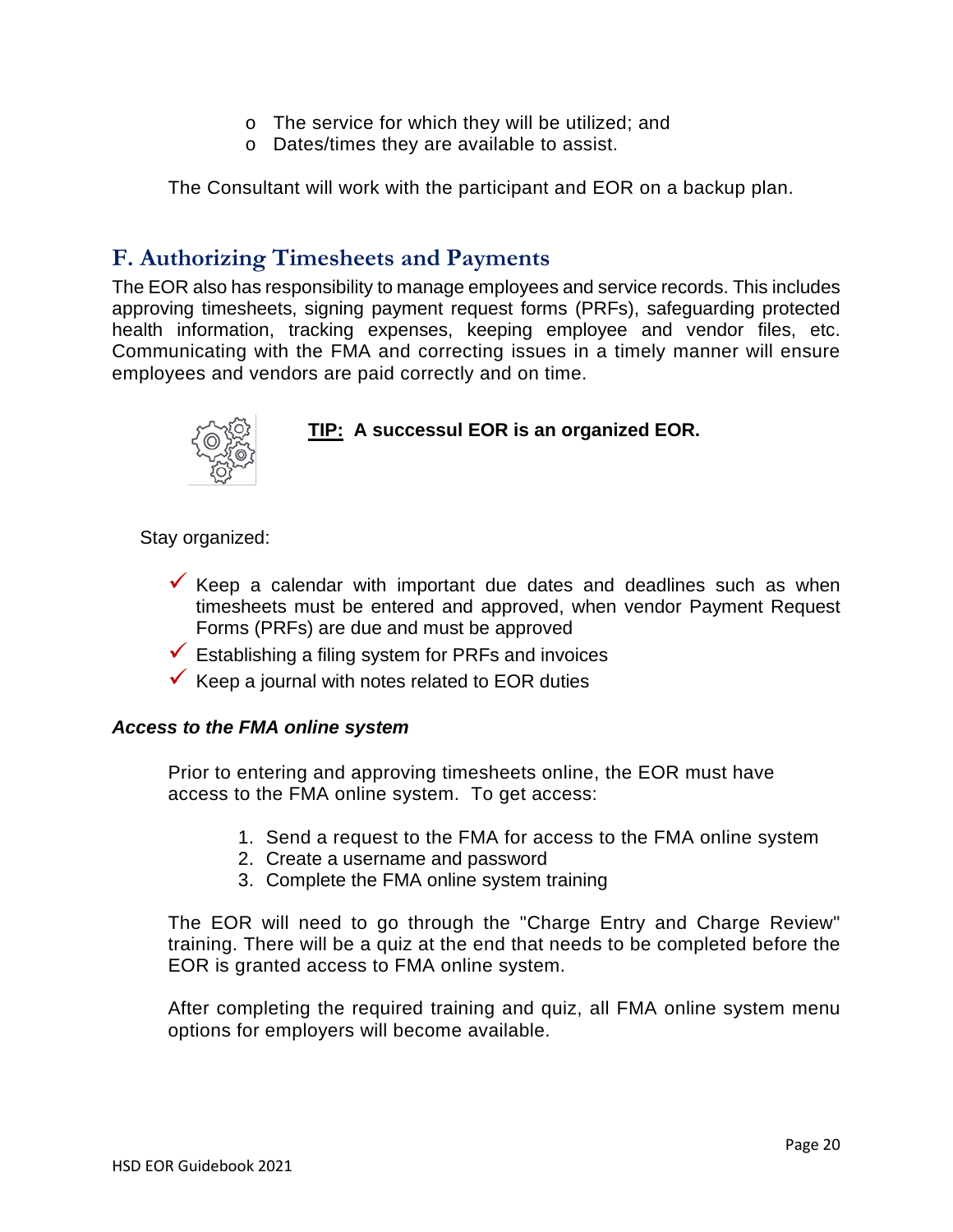

**RESOURCE: You will be provided with the weblink to the FMA online system, instructions on how to access and use the system including usernames and passwords.**

#### <span id="page-20-0"></span>*Approving Timesheets*

*Timesheets***:** used to pay for services provided by hourly employees. **Timesheets are entered and approved in the FMA online system.**

The EOR is responsible for:

- Ensuring that employees are paid correctly and on time;
- Reviewing timesheets carefully to ensure the hours reported are the hours worked; and,
- Ensuring that the employee is not working more than the authorized hours and the time worked does not overlap or become duplicated.

Timesheets are submitted and processed on a two-week pay schedule. Reviewing and approving timesheets accordingly will prevent delay in payment.

#### <span id="page-20-1"></span>*Approving Payment Requests Forms*

**Payment Request Forms** *(PRFs)*: used to pay for one-time and ongoing

- vendor services. These services may include:
	- Ongoing therapies
	- One-time purchases for related goods
	- Monthly fees and memberships

Vendors will submit a PRF to the EOR for review and signature. Once the EOR has reviewed, approved and signed the PRF, the EOR must submit the PRF to the FMA for processing. Payment requests cannot be submitted through the FMA online system, but they can be dropped off, mailed or faxed.

PRFs and invoices may be submitted to the FMA on any day of the week and are processed in approximately 2 weeks. The EOR will be:

- Completing;
- Signing and
- Submitting PRFs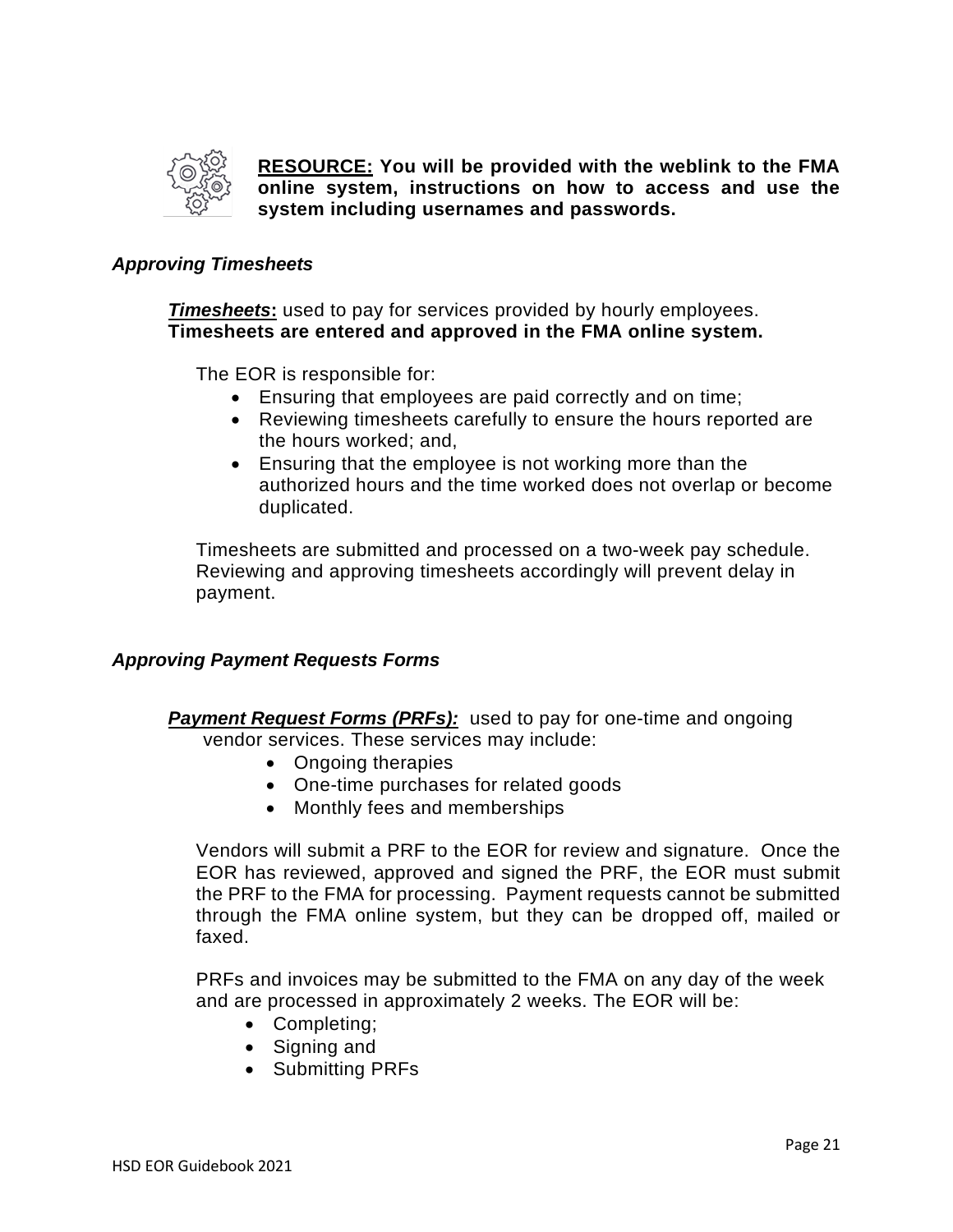Make sure that the service the EOR is requesting payment for has been provided. Do not sign PRFs that are blank or pre-dated.

Payment requests must:

- Fall within the approved SSP/budget year;
- Match the approved budget amount for the service/good and
- Be signed and dated accordingly

The FMA will mail the vendor check to the EOR and the EOR will forward the check to the vendor as soon as possible to ensure prompt payment. The vendor can also set up direct deposit and receive payment directly through their designated bank account.

Although PRFs and invoices are submitted to the FMA for processing, he EOR will have access in FMA online system to review payments and monitor them as they are being processed.



**TIPS**: **A copy of the PRF and the current payroll schedule can be found in FMA online system under "Forms"- "General Materials". Use this information to identify when pay periods start and end and when employees will get paid. The EOR may want to provide a copy of the payroll schedule to employees and add the timelines to your calendar.**

#### <span id="page-21-0"></span>*Incorrect and/or Incomplete Timesheets and PRFs*

If a timesheet or invoice is submitted to the FMA and it does not contain the appropriate signatures or information, the FMA will contact the EOR to notify that payment could not be made. If the FMA is not able to contact the EOR via phone call, the FMA will send an e-mail and will copy the eligible participant's consultant. If the EOR does not have an e-mail address in FMA online system, the FMA will send an e-mail to the consultant regarding the details. The consultant will contact the EOR for further actions.

If the EOR is notified of an incorrect or incomplete timesheet or PRF, the EOR will need to:

- 1. Gather or correct the information requested by the FMA (example: copy of an invoice or receipt from the vendor, correct amount requested, etc.)
- 2. Submit the corrected PRF or requested information to the FMA by dropping it off, fax or by mail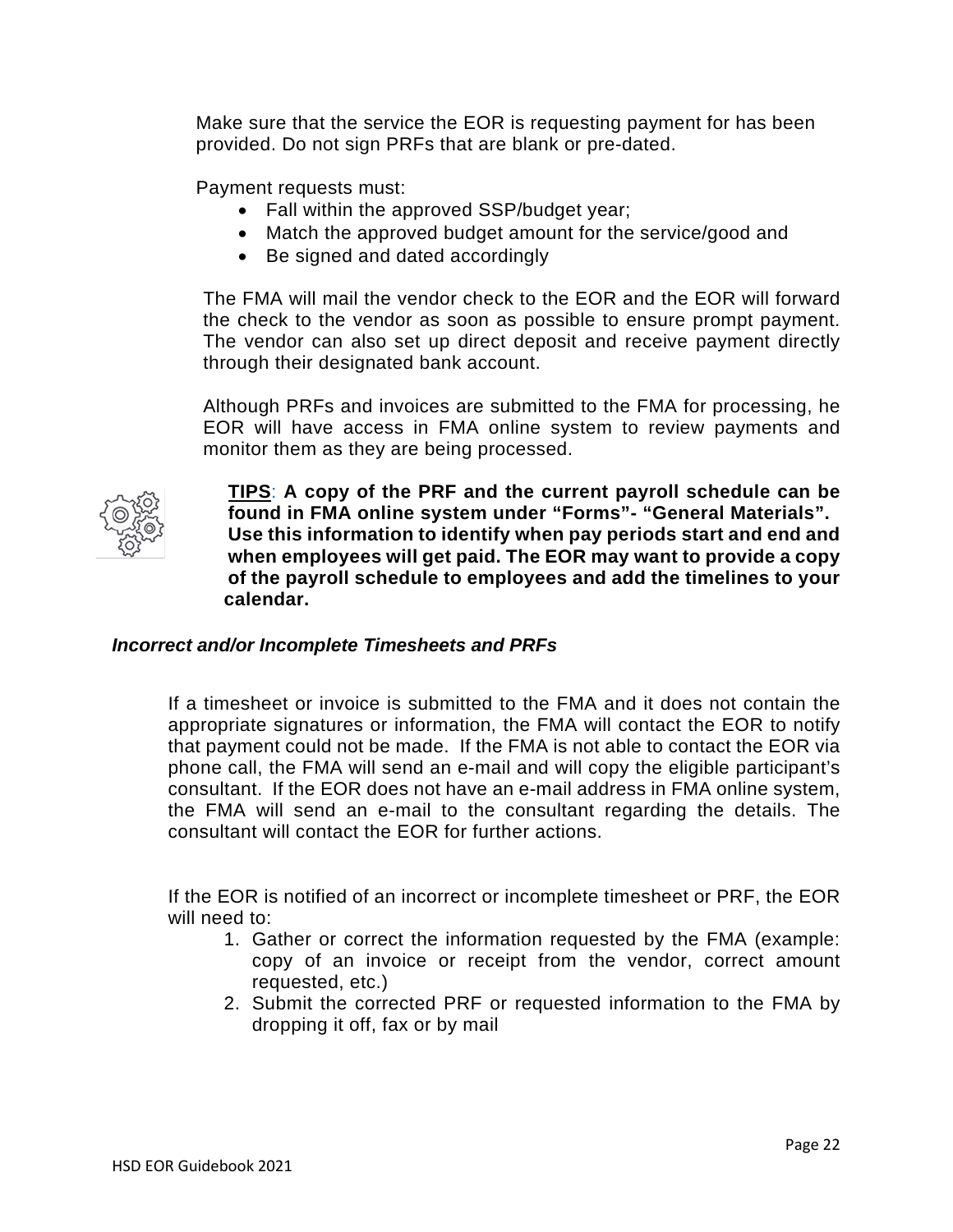# **CHECKPOINT: Who can sign timesheets and PRFs?**

Only an EOR may approve employee timesheets and PRFs unless the eligible participant has vendors only and has selected to have an Authorized Signer instead of an EOR.

#### *Timesheets and PRFs Safeguards*

When the EOR approves a timesheet or signs a PRF, they are certifying that the service has been provided. A timesheet and/or PRF must only be signed by the EOR after the service has been provided.

#### *The employees or vendors should not request that the EOR provide them with pre-signed forms.*

If a vendor requests a signed PRF prior to rendering services, remind them of this requirement and do not provide a vendor with a signed, but otherwise blank PRF. This is considered **Medicaid Fraud** and can result in:

- Technical assistance;
- Fraud referral to Office of the Inspector General (OIG); and
- Termination from the program.

The Human Services Department (HSD) will refer cases related to Medicaid Fraud to the Office of Inspector General (OIG) for investigation.

#### *Timely-Filing Requirements*

All payment requests forms must be submitted within 90-days of the date the service was provided.

If timesheets or invoices are submitted more than 90 days after the service has been provided, payment will not be processed and the EOR will be notified.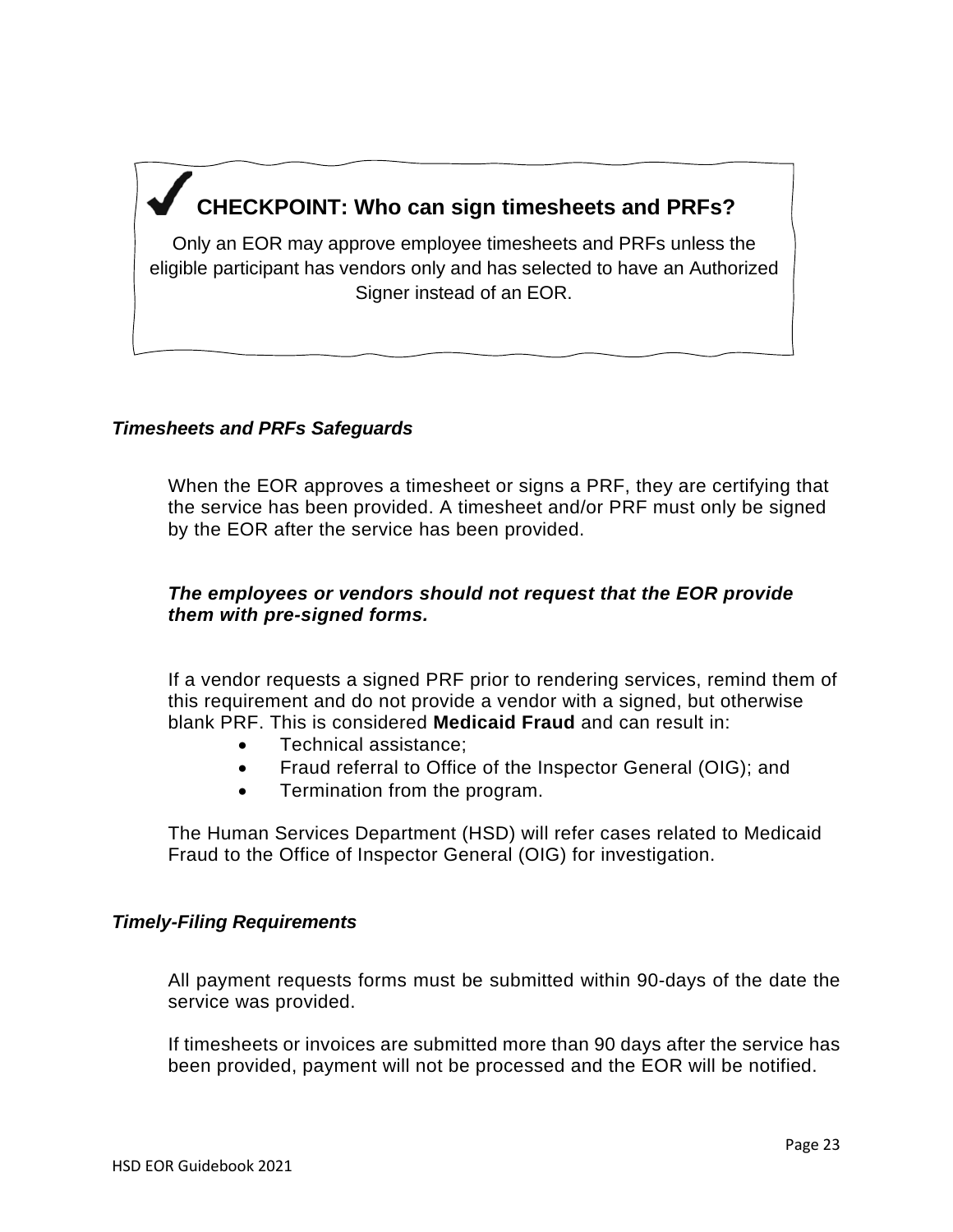#### <span id="page-23-0"></span>*Electronic Visit Verification (EVV)*

EVV (Electronic Visit Verification) is a telephone and computer-based system that:

- Electronically verifies that the direct care worker visits occur; and
- Documents the time the service begins and ends.

EVV is required by the 21st Century Cures Act that was enacted by Congress in December 2016 and mandates that states require EVV use for Medicaid-funded Personal Care Services (PCS) and Home Health Care Services (HHCS) for inhome visits by a provider.

EVV data will assist both providers' and the State's efforts to protect the health and safety of Medicaid recipients who use these services.

EVV collects:

- Type of service;
- Individual receiving service;
- Date of service;
- Location of service;
- Individual providing service; and,
- Time service begins and ends.

EVV does not restrict the location in which a service is delivered.

The State of New Mexico has partnered with Fiserv, also known as Authenticare, and Palco for a comprehensive EVV platform.

#### **Mi Via Waiver Services that require EVV are:**

- **Homemaker**
- **Respite**
- **In-Home Living Supports**

Employees who provide these services, must clock in and clock out using either:

- 1) Authenticare Interactive Voice Recognition System (IVR); or
- 2) Authenticare Mobile Application

The IVR System, also called Telephony, allows employees to call in from any landline phone to clock in and clock out their time. The Mobile Application that can be downloaded on an employee's phone. Employees use this mobile app to clock in and clock out. The clock in and clock out information captured through the IVR or mobile app are transmitted to the FMA online system. The EOR then reviews, verifies, and approves the time of the employees. If employed by an agency, instead of the EOR, the agency will verify and approve the employees time.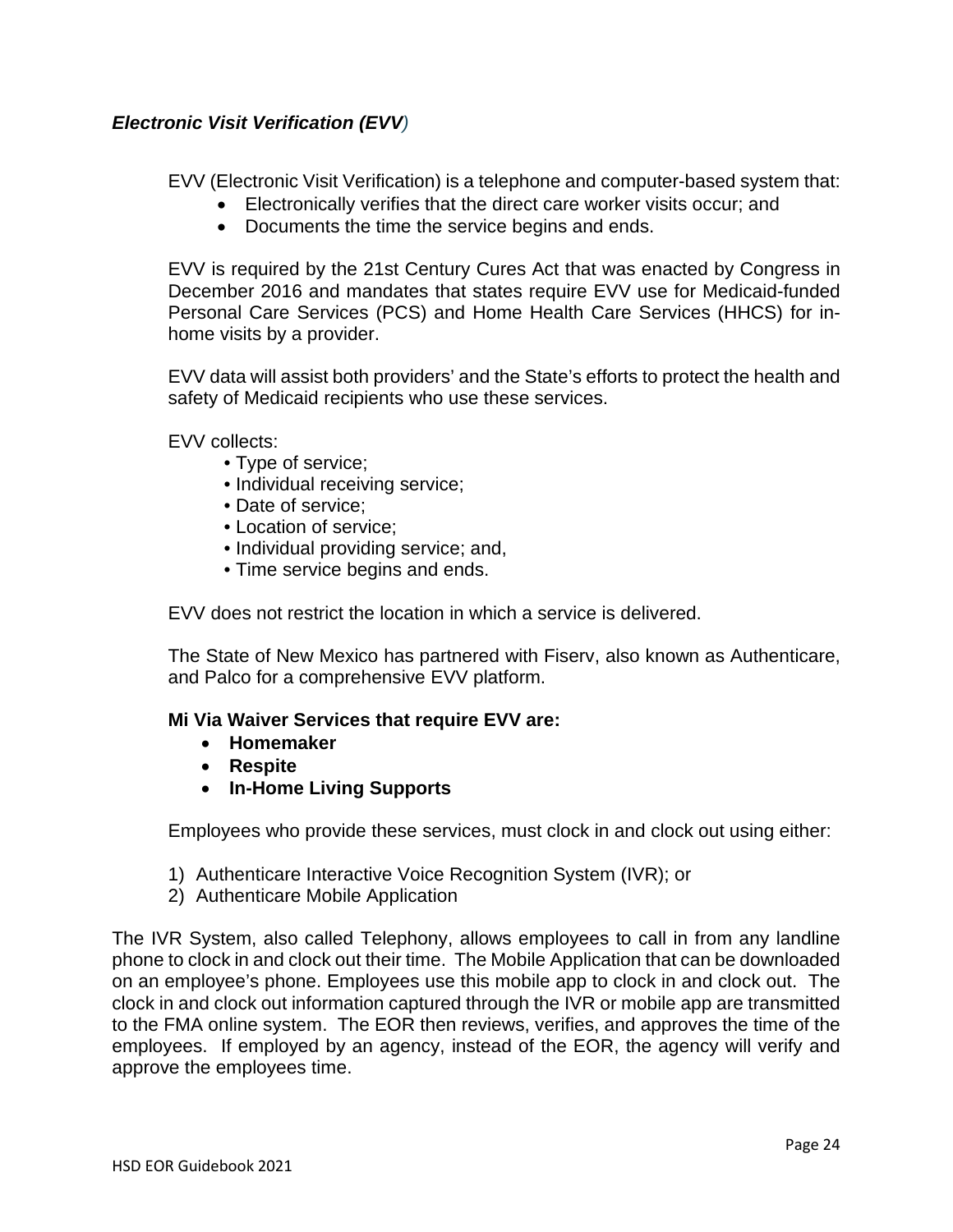

#### **RESOURCE: EVV INFORMATION**

• HSD Medicaid Portal: [https://nmmedicaid.portal.conduent.com/static/ProviderInfo](https://nmmedicaid.portal.conduent.com/static/ProviderInformation.htm#Palco-Welcome) [rmation.htm#Palco-Welcome](https://nmmedicaid.portal.conduent.com/static/ProviderInformation.htm#Palco-Welcome)

• Palco Website: <https://palcofirst.com/new-mexico/>

### <span id="page-24-0"></span>**G.Monitoring Provision of Services and Expenses**

On a monthly basis, whether telephonically or in person, the participant will meet with the consultant to ensure services and supports are meeting the eligible participant's needs. The consultant will review the budget, what has been spent and what funds have not been spent or "overutilized" or "underutilized."

*Overutilization* is when the approved services and supports are used excessively or too much resulting in the eligible participant's budget depleting or running out quicker than expected.

*Underutilization* is when the approved services and supports are used too little.

Both, over or underutilization, are signs of improper monitoring and implementation of funds.

Overutilization causes gaps in services by the end of the year and natural supports must be accessed to fill in these gaps. Usually, if there are funds available in other areas, a revision can be submitted to help fill in gaps.

Underutilization of services and supports can put the eligible participant at risk if the eligible participant's needs are not met. Keep in mind that funds are allocated because there are identified needs associated with health and safety. If the services are not used, needs might go unmet.



**TIPS: The EOR can use FMA online system to run spending reports as often as needed. The EOR also can review claims and pending charges. Monitoring the participant's spending closely will allow the participant to plan and adjust accordingly.**

When monitoring services and expenses: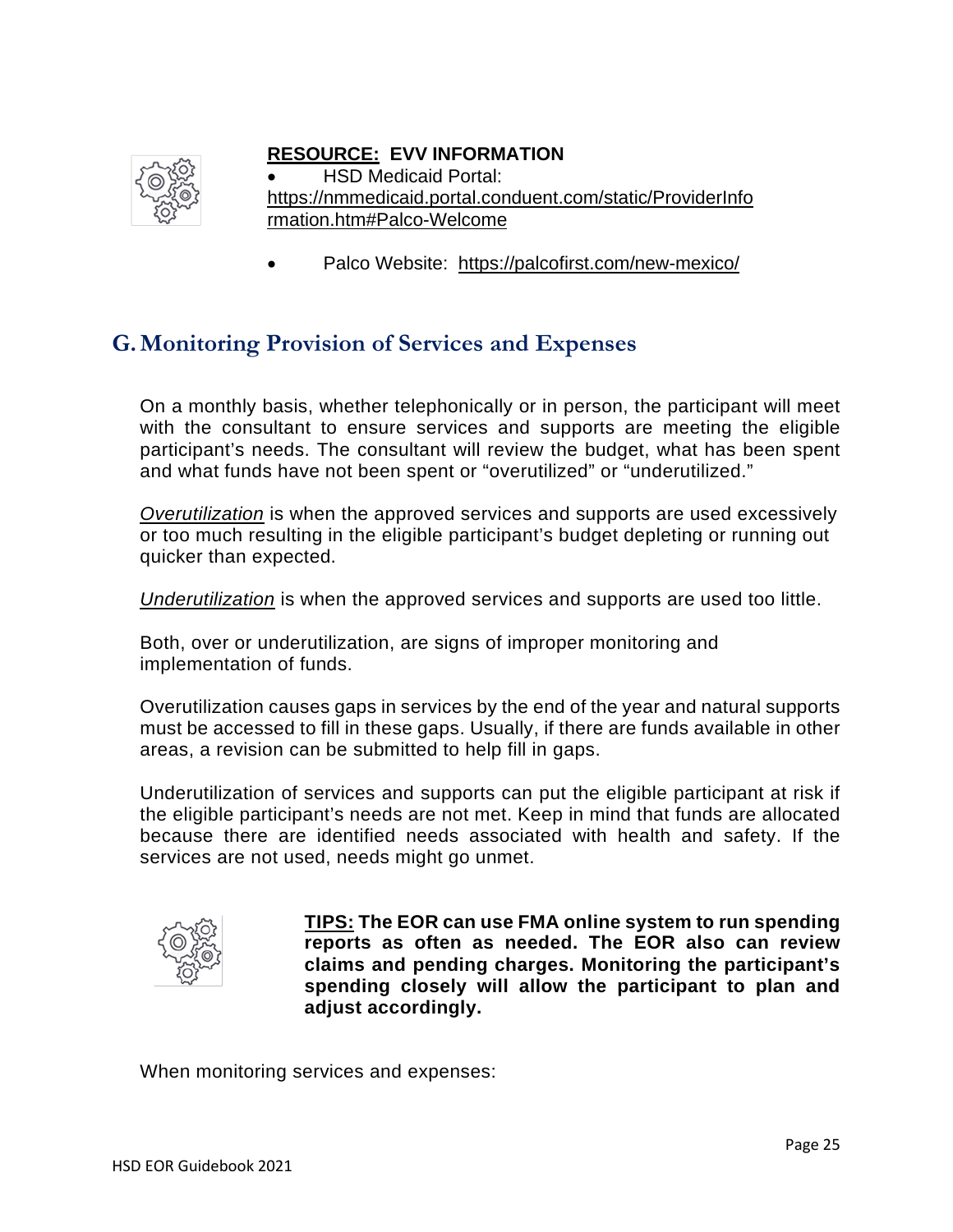- $\checkmark$  Ensure that employees are providing the services they were hired for.
- $\checkmark$  Review timesheets to ensure the right number of hours are being reported for the specific period that is being submitting.
- $\checkmark$  Ensure PRFs have the proper cost for the proper service as approved.
- $\checkmark$  Do not let employees work more hours than what has been approved.
- $\checkmark$  Do not pre-sign or pre-date PRFs for services that have not yet been provided.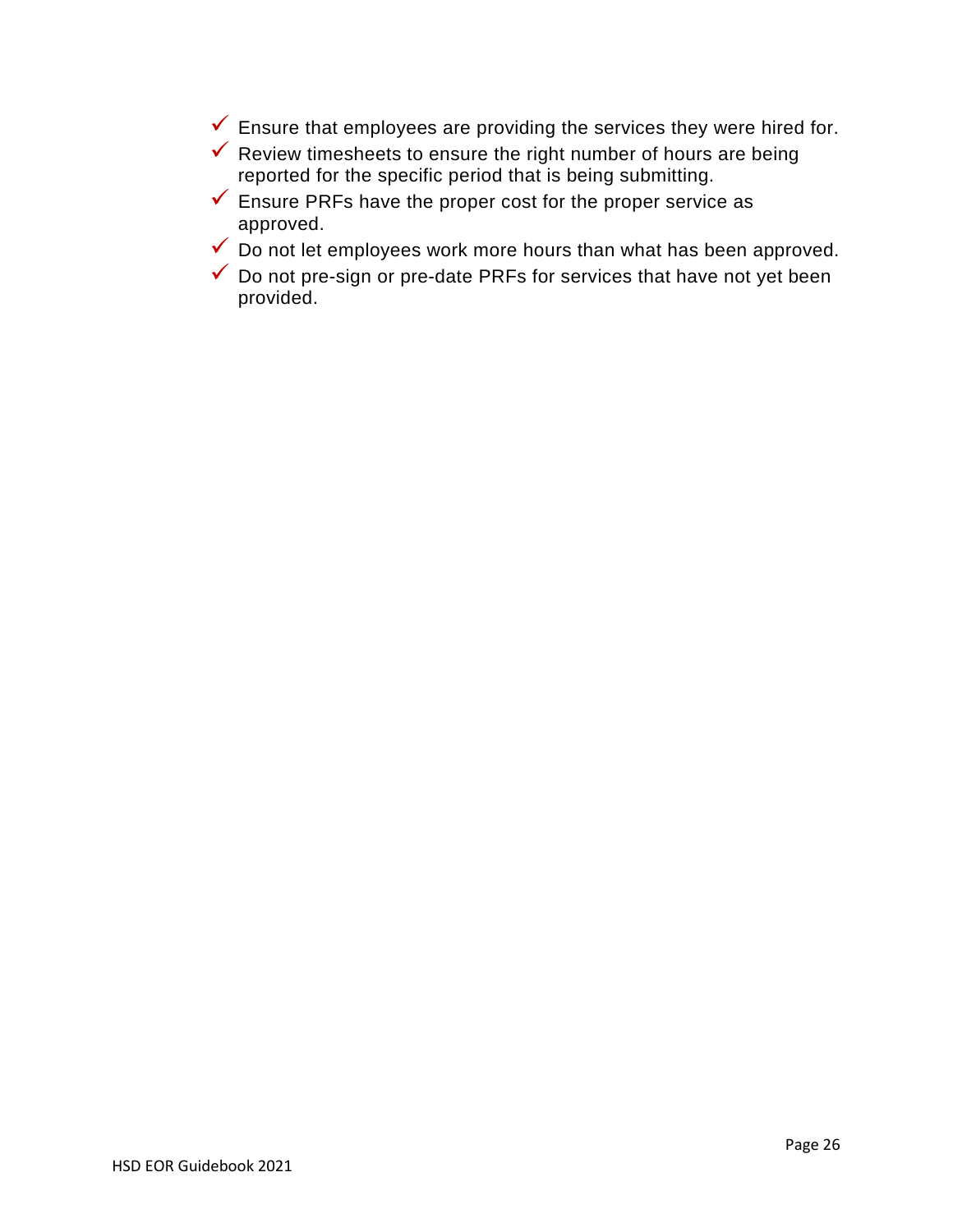# <span id="page-26-0"></span>**PREVENTING ACCIDENTS IN THE WORKPLACE**

Every employer should provide a safe environment for the individuals they support and their employees. A few things on preventing injury are listed below:

- Be aware of any dangers in the eligible participant's home that might contribute to accidents and injuries.
- This also includes providing employees with the tools needed to perform tasks in a safely manner.
- If the eligible participant uses any durable medical equipment, make sure that employees are trained in the proper use of them, as well as maintaining and properly cleaning the equipment.
- During transfers, ensure the proper number of employees are involved to complete safe transfers.
- Remove any barriers that would contribute to falls (such as small rugs, extension cords, slippery floors, etc.)
- Ensure employees wear proper clothing to complete the assigned tasks, this might include wearing non-slip shoes.
- Provide training materials in proper lifting and moving techniques.

# <span id="page-26-1"></span>**Workers Compensation Claims**

Workers Compensation is available for injured employees through coverage provided by the FMA. Seek assistance and guidance from the FMA as needed.

If an employee needs to file a Workers Compensation Claim:

- 1. The EOR or employee will first contact Cress Agency at 505-938-2424.
- 2. Cress Agency will send the EOR a First Report of Entry form.
- 3. This form will need to be filled out completely by the EOR and employee.
- 4. Once the First Entry form is filled out, it must be sent to New Mexico Mutual. New Mexico Mutual is the insurance company that the workers compensation claim is filed through.
- 5. New Mexico Mutual will assign an individual adjuster to the claim.
- 6. The adjuster will contact the employee and the EOR to confirm the incident.
- 7. If the employee has been off work for more than 2 weeks, workers compensation payments will begin.
- 8. Any medical bills will need to be sent to the adjuster.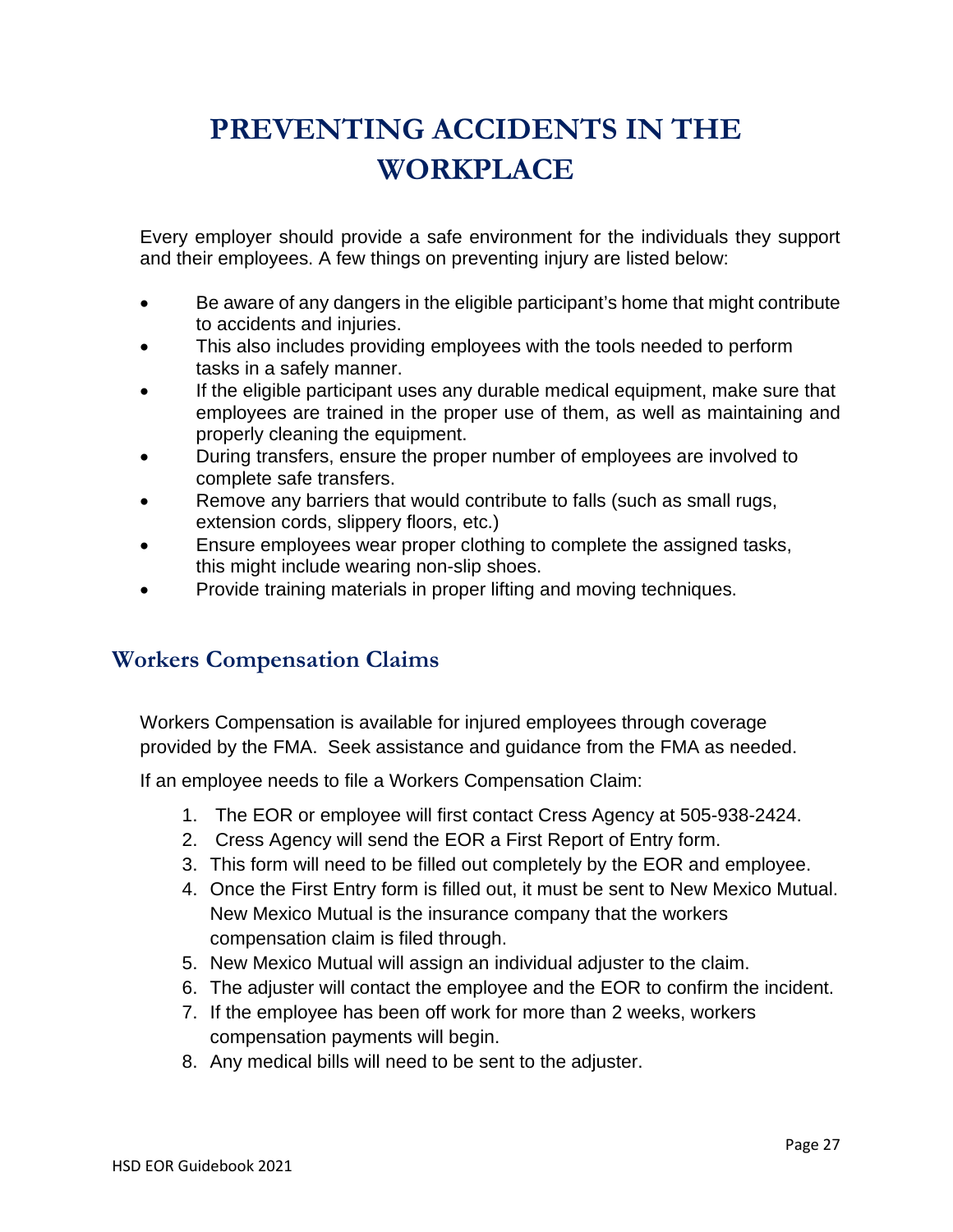

## **RESOURCE: Workers Compensation Claims**

- Cress Agency Phone 505-938-2424 or 505-938-2416 • New Mexico Mutual
	- Phone: 505-345-7260 or Fax: 505-345-0656 Email: [nmmclaims@newmexicomutual.com](mailto:nmmclaims@newmexicomutual.com)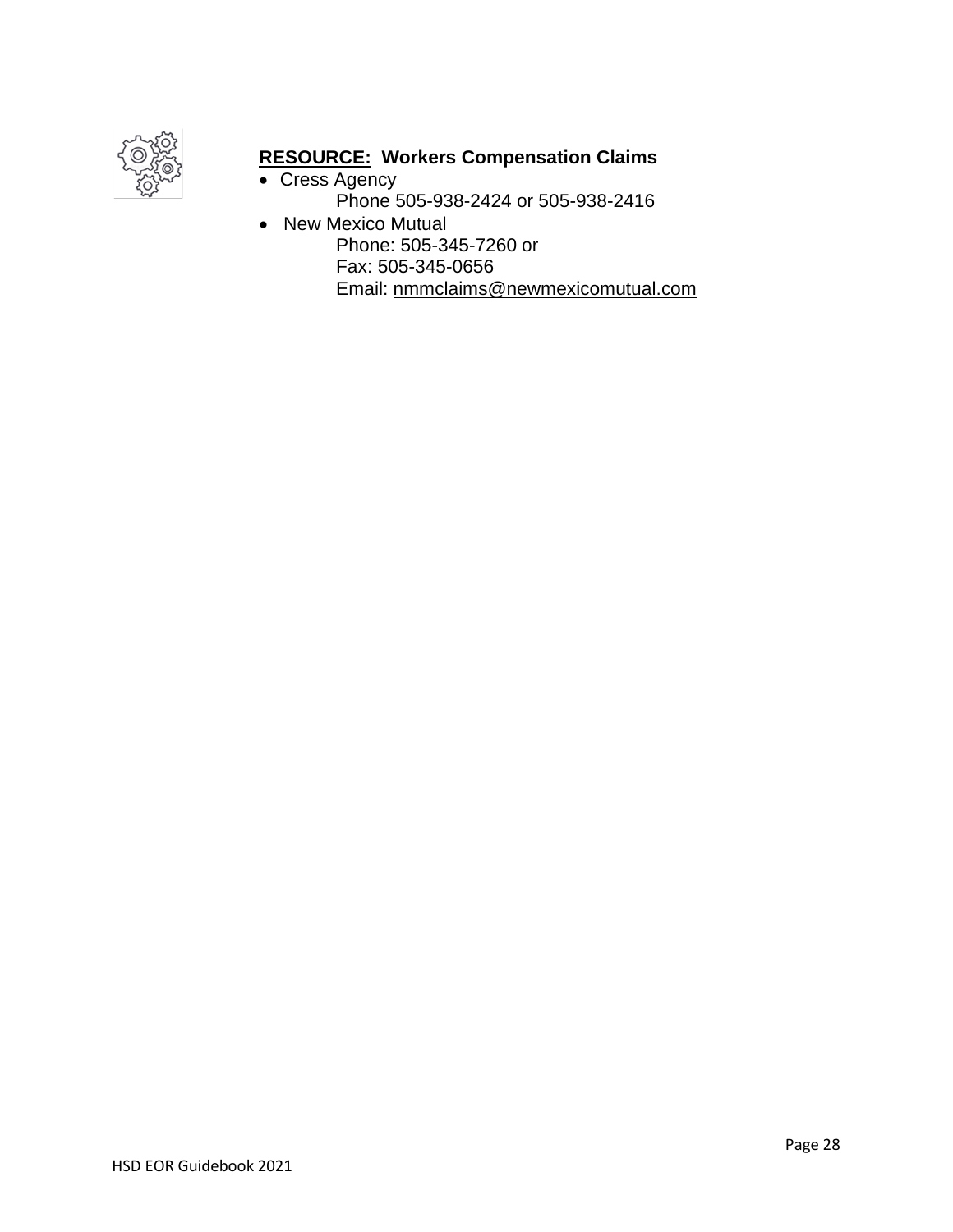# **MEDICAID FRAUD, WASTE & ABUSE**

<span id="page-28-0"></span>Records, timesheets and PRFs can be reviewed and audited at any time.

EORs and the employees must adhere to the program rules and requirements to avoid suspicion of fraudulent activity.

Examples of what can be considered Medicaid Fraud, Waste and Abuse:

- Approving timesheets or PRFs for time or services not rendered.
- Utilizing FMA checks to purchase goods that are not approved in the budget.
- Altering employee/vendor payment checks.
- Paying for services or goods that violate Federal or State statues, rules or guidance.
- Paying for services or goods for someone else other than the eligible participant.
- Forging signatures in timesheets or PRFs.
- Claiming services while the eligible participant is in the hospital, nursing home, rehabilitation facility, etc.

HSD will refer cases related to Medicaid fraud to the OIG for investigation. False claims have federal and civil penalties and fines.



**The EOR holds significant responsibility to prevent abuse of the eligible participant's funds.**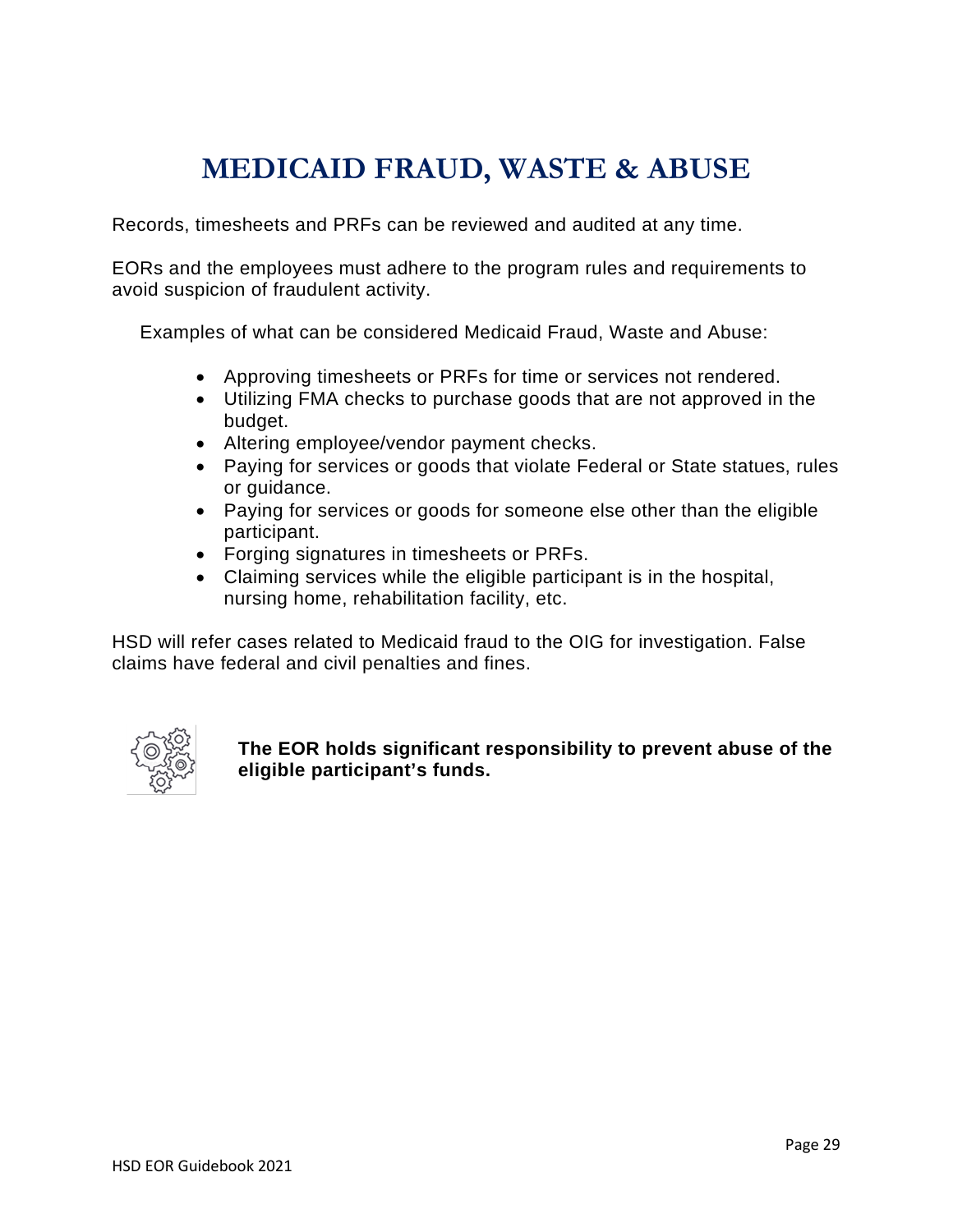# <span id="page-29-0"></span>**PROPERLY STORING SERVICE RECORDS**

As an EOR it is important to keep records that show that services have been provided as outlined in the SSP and Budget. The Mi Via program rules require that every EOR maintains records for a minimum of 6 years from the first date of service.

Important documents to keep include but are not limited to:

- Approved SSP and Budget;
- Copies of signed Employee and Vendor Agreements;
- Copies of invoices, PRFs, mileage sheets, or timesheets;
- Receipts for goods purchased;
- Daily progress notes; and
- Attendance logs.

These documents are needed to complete EOR responsibilities and may also be requested by the Human Services Department (HSD) or Department of Health (DOH) during program audits. In addition, the EOR must protect employee's privacy and confidentiality. The EOR must have a secure place to store paper and electronic files and keep them accessible in case they are needed.



**TIPS: Making one file for each employee will help the EOR with organization.**

## <span id="page-29-1"></span>**HIPAA and Protected Health Information (PHI)**

HIPAA stands for Health Insurance Portability and Accountability Act. HIPAA was passed in 1996. The purpose of HIPAA was to:

- Set national standards for the protection of health information and improve healthcare delivery
- Sets basic privacy protections for individuals.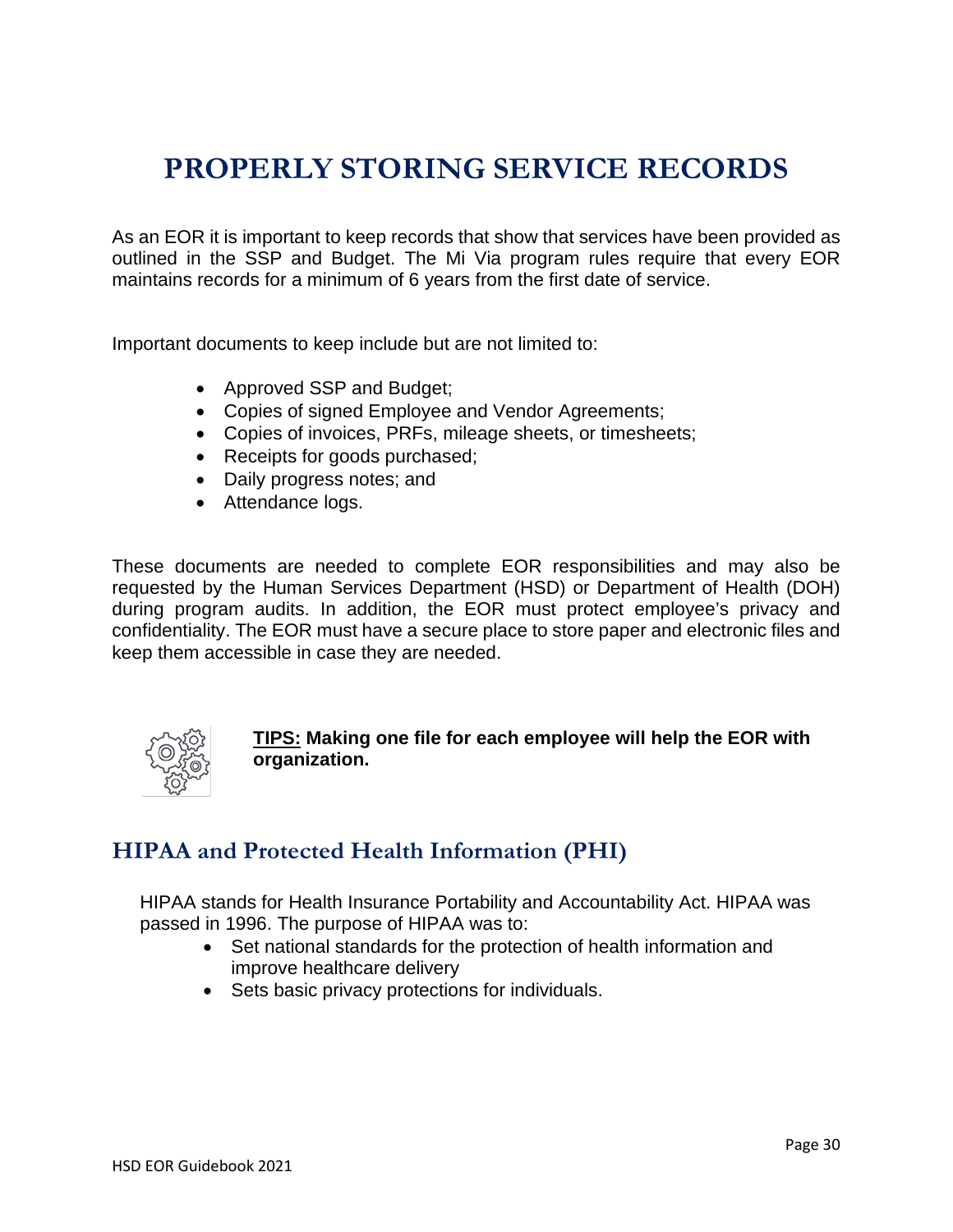There are two parts to HIPAA:

1. The Privacy Rule

The Privacy Rule created protections for protected health information (PHI) held by covered entities. Examples of covered entities are health care providers such as NMDOH, or healthcare plans, etc.

The Privacy Rule ensures that an individual's PHI is only shared on a need to know basis.

The Privacy Rule protects health information in all forms:

- Electronic
- Verbal
- Written
- 2. The Security Rule

The Security Rule is a set of guidelines protecting PHI that is created, received, maintained or transmitted electronically by covered entities.

The Security Rule includes:

- Administrative safeguards
- Physical safeguards
- Technical safeguards

These covered entities should be used to ensure the confidentiality, integrity, an availability of electronic protected health information.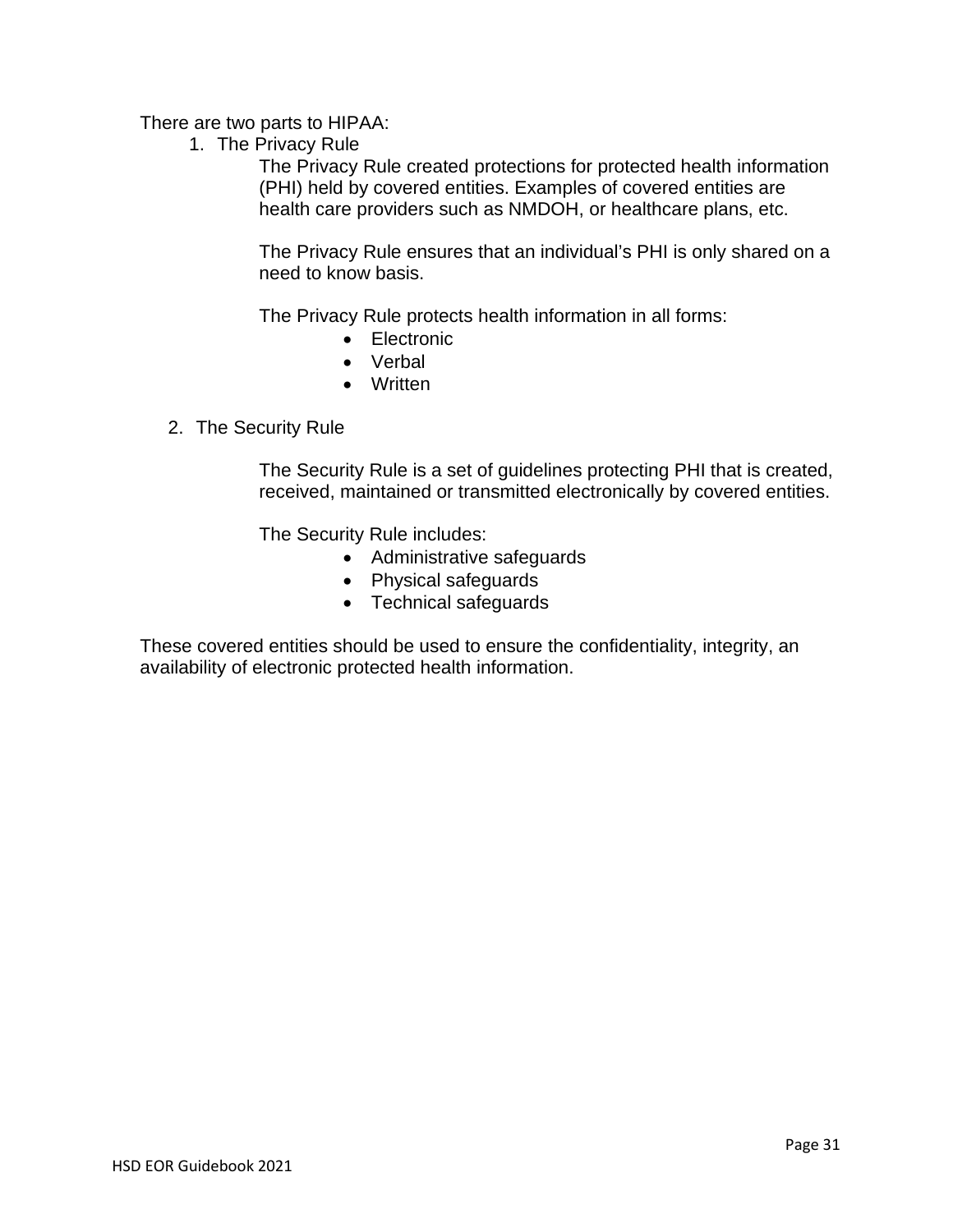# <span id="page-31-0"></span>**CHECKPOINT:** What is considered protected health information (PHI)?

PHI is information that identifies, or could be used to identify a participant, either by itself or when combined with other information. Examples of PHI include but are not limited to:

- Name
- Address
- Social Security
- Telephone number
- Email
- Dates such as date of birth, admission date, discharge date
- Medicaid record number
- Health plan account numbers

### **How to Protect PHI**

Spoken Communication

- Watch what you say, where you say it, and to whom.
- Close doors when discussing private information.
- Do not talk about health information matters in front of others.
- If someone asks you a question involving personal information, make sure that person has a "need to know" before answering.

Telephone Communication

- Do not leave messages on answering machines or voicemail with health information.
- When talking on the phone, be aware of who can overhear your conversation.

Medical Records

- Make sure medical records are viewed only by those who need to see them.
- Store them in an area not easily accessible to non-essential staff/others.
- Do not leave medical records lying around unattended or in an area where others can see them.
- Don't leave files on car seats; lock them in the trunk.

Trash

• Shred all papers containing personal health information.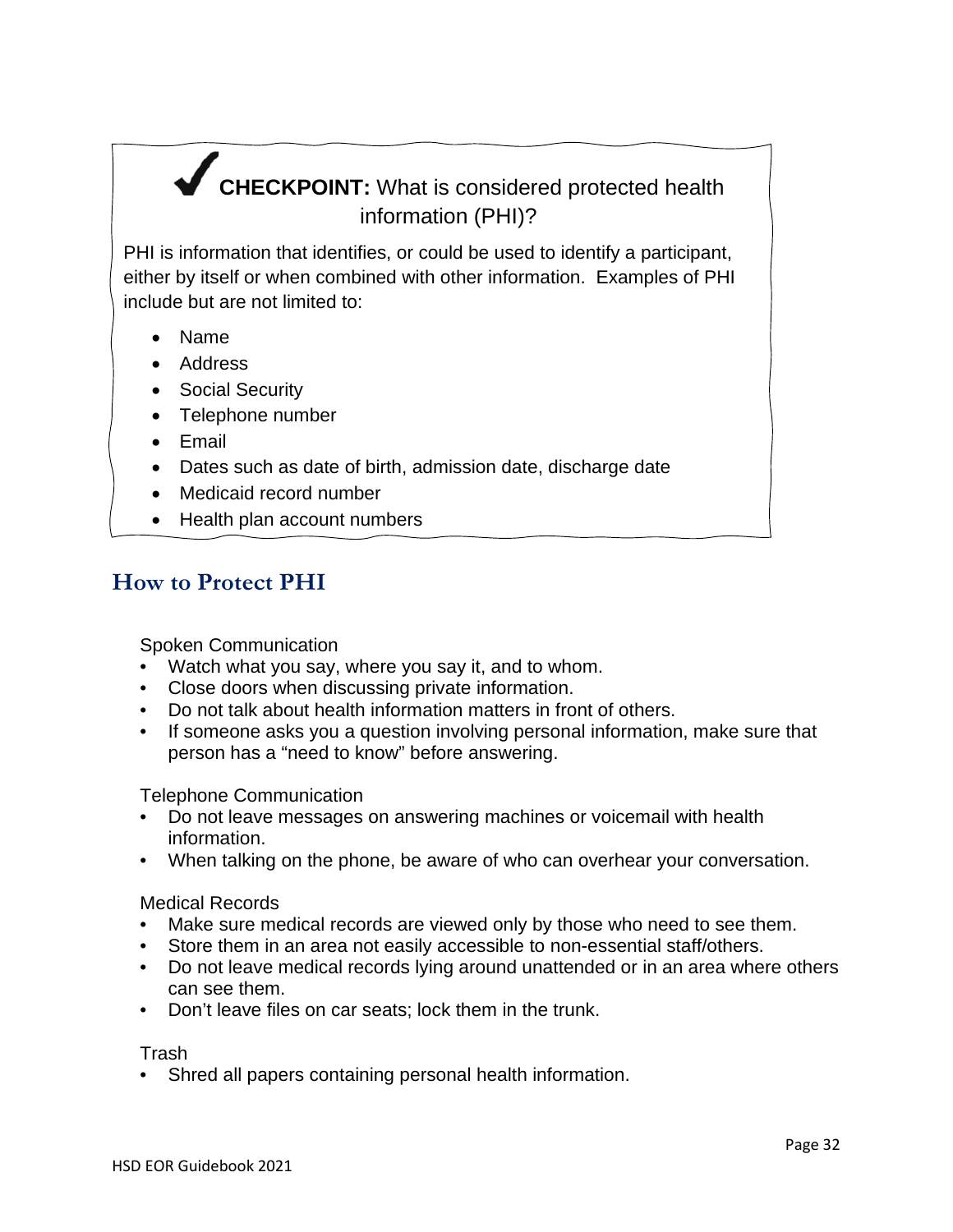• Put trash cans and shredders as close as possible to fax machines and desks where personal health information is used.

Fax Transmissions

- Do not leave papers containing private information on the fax machine.
- Pre-program frequently faxed numbers into the fax machine to reduce errors.
- If possible, notify the receiver when you are sending a fax.

**Computers** 

- Develop a personal password which is hard to guess and change it as instructed.
- Position your monitor so it is not facing where someone could view identifiable health information.
- Never leave a computer unattended without logging off.
- Double-check the address before sending any e-mail.
- Do not send confidential information via e-mail. Consider searching for a free system/software which allows secure or encrypted e-mails.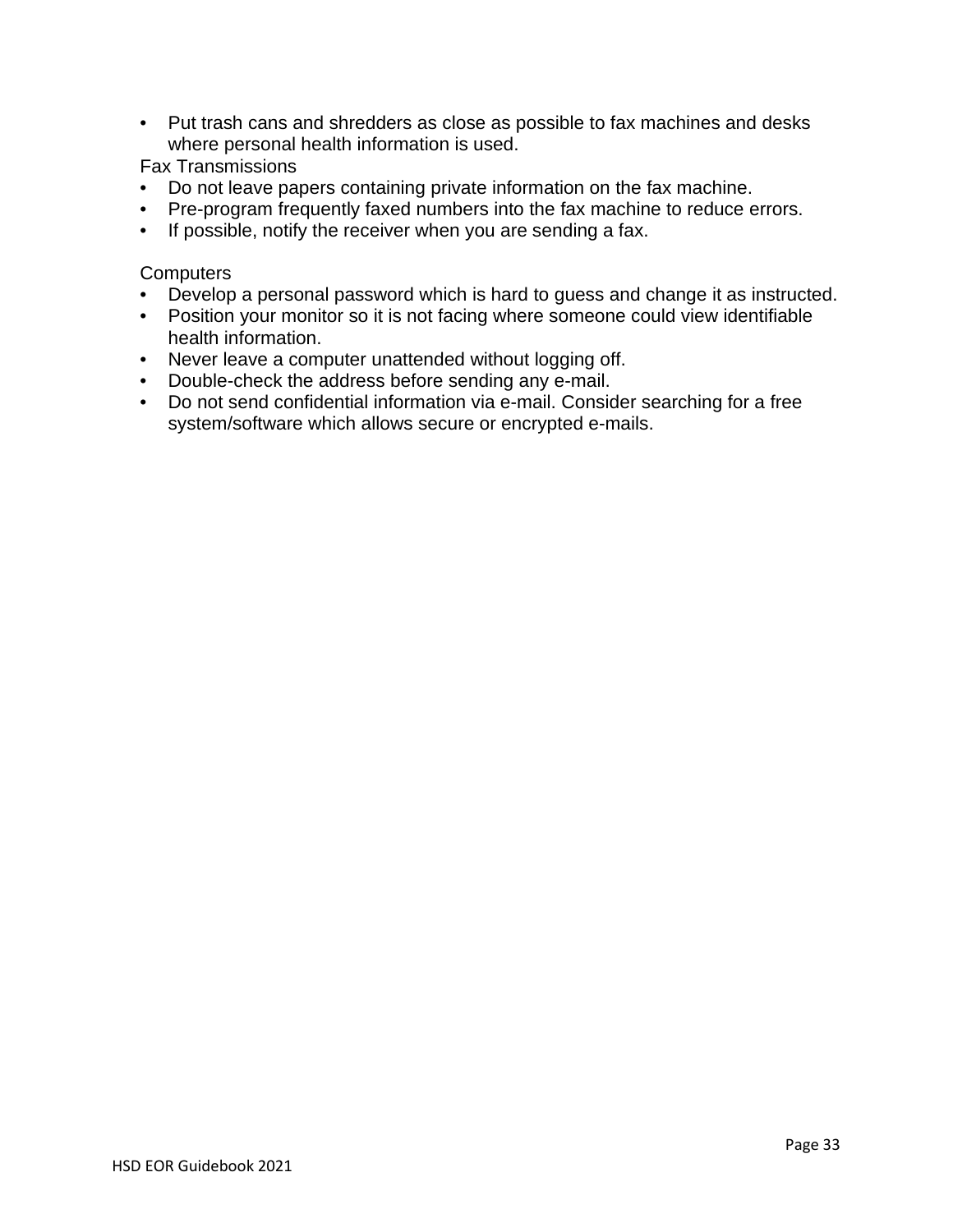# **DEFINITIONS**

<span id="page-33-0"></span>**Authorized annual budget (AAB):** The total approved annual amount of the eligible participant's Mi Via services and goods.

**Back Up Plan:** A backup plan lists who the EOR will contact in an emergency or if a regularly scheduled employee is unable to report to work. The Emergency Back-Up Plan is mandatory and must be completed in the SSP.

**Consultant Provider:** The agency or an individual of the eligible participant that provides consultant and support guide services to you. The consultant agency will assist the eligible participant in arranging for, directing and managing the Mi Via services and support, as well as developing, implementing and monitoring the services and support plan.

**Consultant:** Consultants assist the eligible participants every aspect of the Mi Via program. The extent of assistance is based upon each individual eligible participant needs and may include (but is not limited to) EOR responsibilities, identifying resources, understanding covered supports, services, and goods, developing a comprehensive SSP/budget and submitting it to the TPA, among others.

**Department of Health (DOH):** Operates the Mi Via program.

**Employer of Record (EOR):** The assigned individual that is responsible for directing the work of the employees. The EOR is responsible for recruiting, hiring, managing and terminating all employees as appropriate. The EOR is responsible for directing the work of any vendors contracted to perform services. The EOR tracks expenditures for employee payroll, goods, and services. EORs authorize the payment of timesheets by the FMA.

**Electronic Visit Verification (EVV):** A telephone and computer-based system that electronically verifies that the direct care worker visits occur and documents the time the service begins and ends.

**Employee:** person who is employed by the EOR and provides services to the eligible participant. In order to provide services to an eligible participant and receive payment for delivered services, the employee must meet qualifications set forth in the waiver, regulations and standards; complete and sign an employee agreement and all required tax documents.

**Employer Authority:** The Employer of Record (EOR) is the employer of service providers and vendors. The FMA serves as the eligible participant's agent in conducting payroll and other employer-related responsibilities that are required by Federal and State law.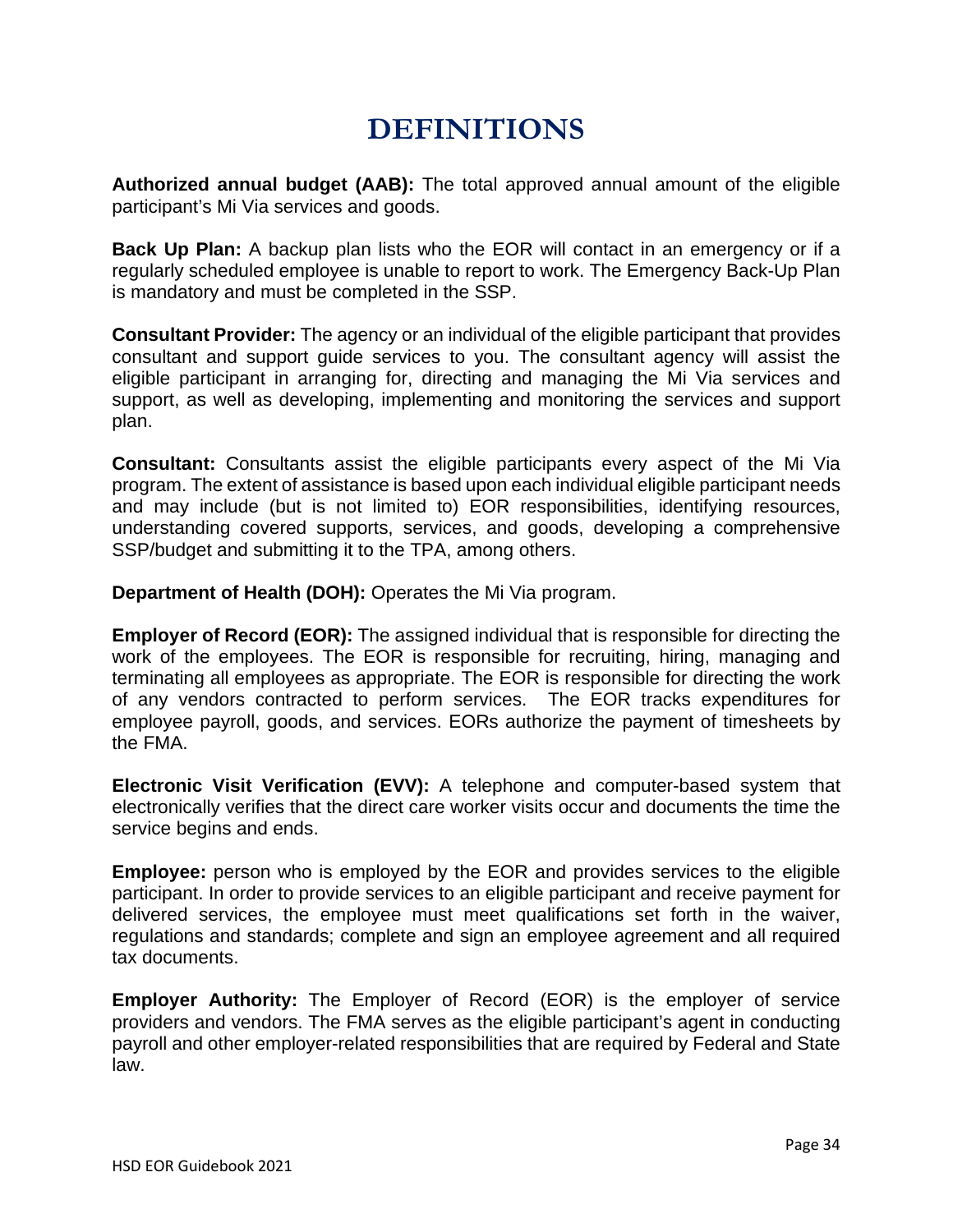**Financial management agency (FMA):** The state contractor that provide payment for Mi Via service providers and track the expenses.

**Human Services Department (HSD):** Administers the Mi Via program.

**Participant:** The individual who meets medical and financial eligibility and is approved to receive services through the Mi Via program.

**Payment Request Form (PRF):** The form that an EOR completes, signs and submits to the FMA for vendor payments. These may be for one-time purchases or ongoing services.

**Person-Centered Planning:** A way to help the eligible participant plan their services and supports to live a full life in the community. The eligible participant's plan is written in his or her words, and says what her or her goals, preferences, and interests are. There are four steps in the person-centered thinking, person-centered planning and personcentered practice process:

- 1. Assessment
- 2. Person-centered planning meetings
- 3. Writing the plan
- 4. Reviewing the plan

**Self-direction:** Participants have decision-making authority over Waiver services and take direct responsibility to manage their services within a system of available supports.

**Service and support plan (SSP):** The plan that includes the Mi Via services that meet the eligible participant's individualized needs.

**Timesheet:** Reported worked hours for each employee. Timesheets lists the dates and times worked and must be approved by the EOR for payment.

**Vendor:** A vendor is employed by and provides services to the eligible participant. In order to provide services and receive payment for delivered services, the vendor must meet qualifications set forth in the waiver, regulations and standards and complete and sign a vendor agreement and all required tax documents.